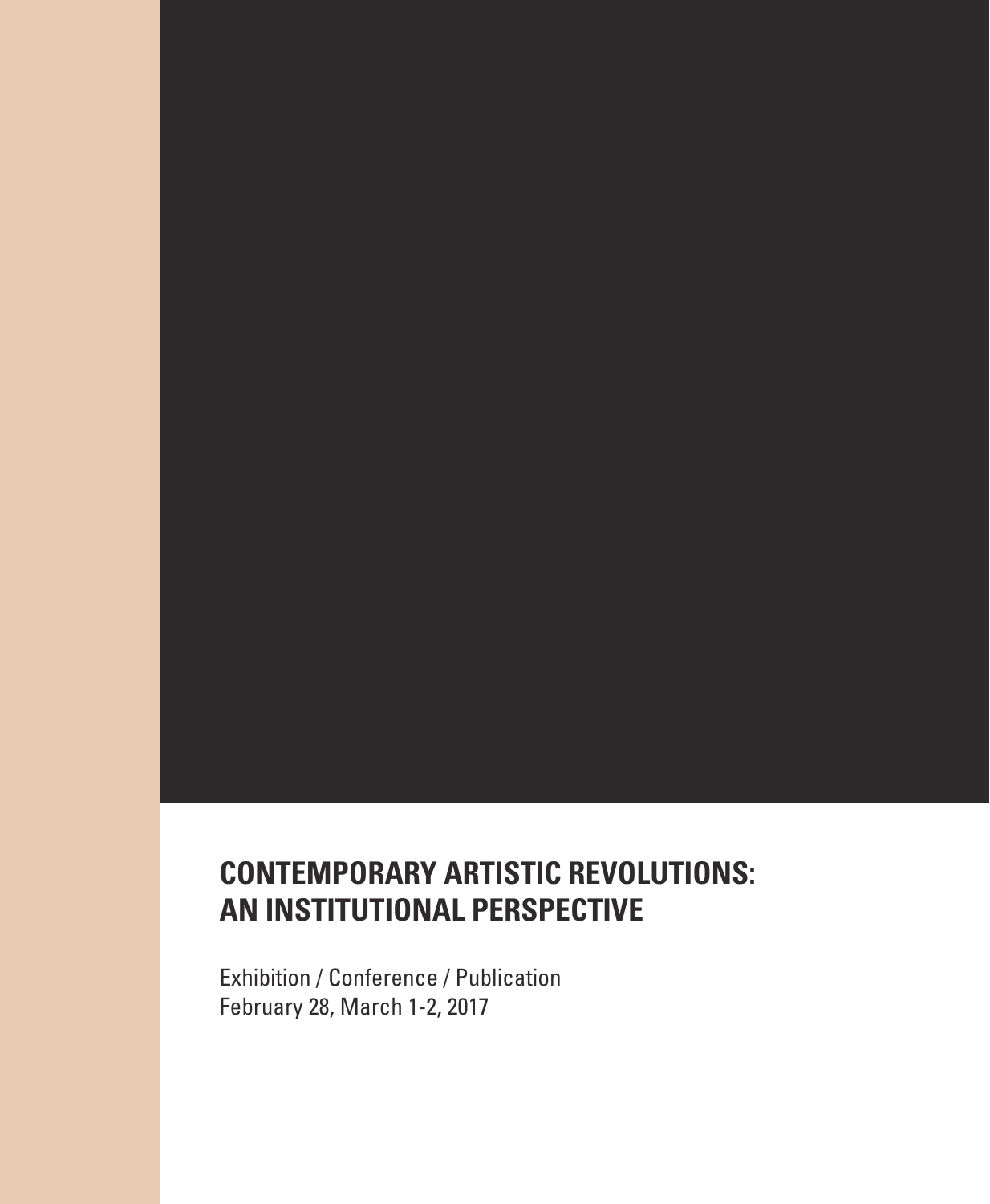### **CURATORIAL STATEMENT**

Over the past years art historians, critics, artists and philosophers have more frequently than ever posed the question of what is, or was, contemporary art. The question has been most urgently posed in a recent series of books by Western academic publishers, special issues of art periodicals, or conference proceedings organized by leading art institutions. The "contemporary," "contemporary art," and "contemporaneity" have been considered from multiple perspectives: as categories of art historical periodization (or resistance and refusal to periodize); as modes of articulation of temporality (or the impossibility of doing so); as manifestations of political, economic and ideological contradictions of late capitalism (or a desire to repress the political); as symptoms of the multiple diseases of globalization and of rising economic inequality (or an affirmative embrace of the "global village" at whatever cost): as part of the lasting Western narrative of "progress," or more recently of "transition to democracy," bestowable upon an Other (or as critiqued in the context of local post-colonial or post-socialist histories).

This year AUB Art Galleries joins these debates and brings a different approach and perspective to the theme. First of all, we would like simultaneously to translate recent dialogues surrounding contemporary art into the format of an art exhibition, an academic conference, and a publication; secondly, we are seeking ways to emphasize the problematic of the contemporary by drawing attention to debates over "what is" or "was" contemporary art as they unfolded in "non-Western" parts of the world. For this event – which we have titled: *Contemporary Artistic Revolutions: An Institutional Perspective –* we invited artists, scholars, and art historians to share with us their research on the emergence of the so-called "contemporary paradigm"<sup>1</sup> within their respective artistic milieux. We are looking into the earliest art events and those forces that locally affrmed the contemporary as a mode of artistic production.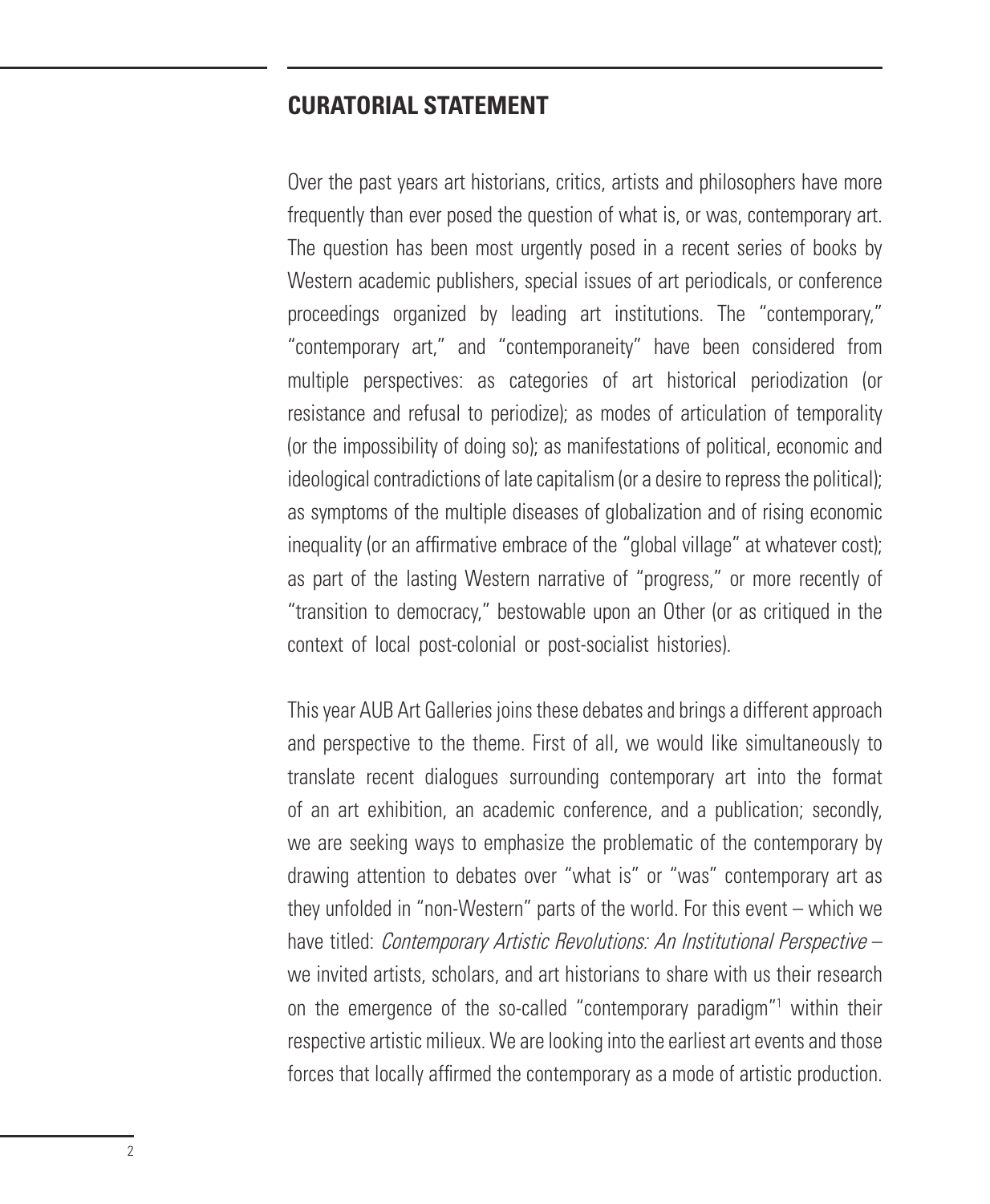In setting up this project we are driven by such questions as the following: how can we historicize contemporary art with regard to post-socialist and postcolonial historical narratives (though not in separation from the hegemonic art histories)? To what extent is the emergence of the contemporary art paradigm "revolutionary," and is this word even appropriate, especially when contemporary art is regarded in comparison to the high political aspirations of the historical avant-garde? How can we comprehend contemporary art in places where it emerged as if by immaculate conception – that is, without a historical avant-garde to prepare the way as has been the case in the West, where contemporary art is presented as carrying forward the same torch once raised with revolutionary zeal by high modernism? And fnally, with respect to certain segments of our project: what should we make of the role of popular culture (rock-n-roll, breakdancing, Western fashion and advertising), which seems, in some cases, to have performed a progenitorial task comparable to that of the historical avant-garde?

For *Contemporary Artistic Revolutions* we have invited critics, art historians and artists from Lebanon, Egypt, India, the United Kingdom, Hungary, Slovenia, Croatia, Bosnia and Herzegovina, Moldova and Armenia to produce a series of "case-studies." These are accounts of early art exhibitions, festivals, workshops and similar events that may have contributed to the acceptance and establishment, within a particular artistic scene, of the mode of artistic production defned as "contemporary art." Many of the participants in the conference have also acted as co-curators, in proposing for the exhibition artworks by artists who have either been locally regarded as "pioneers" of contemporary art, or who have critically engaged with this cultural category. Therefore, the exhibition part of the project sets on display instances of art (either documents or original artifacts) that were categorized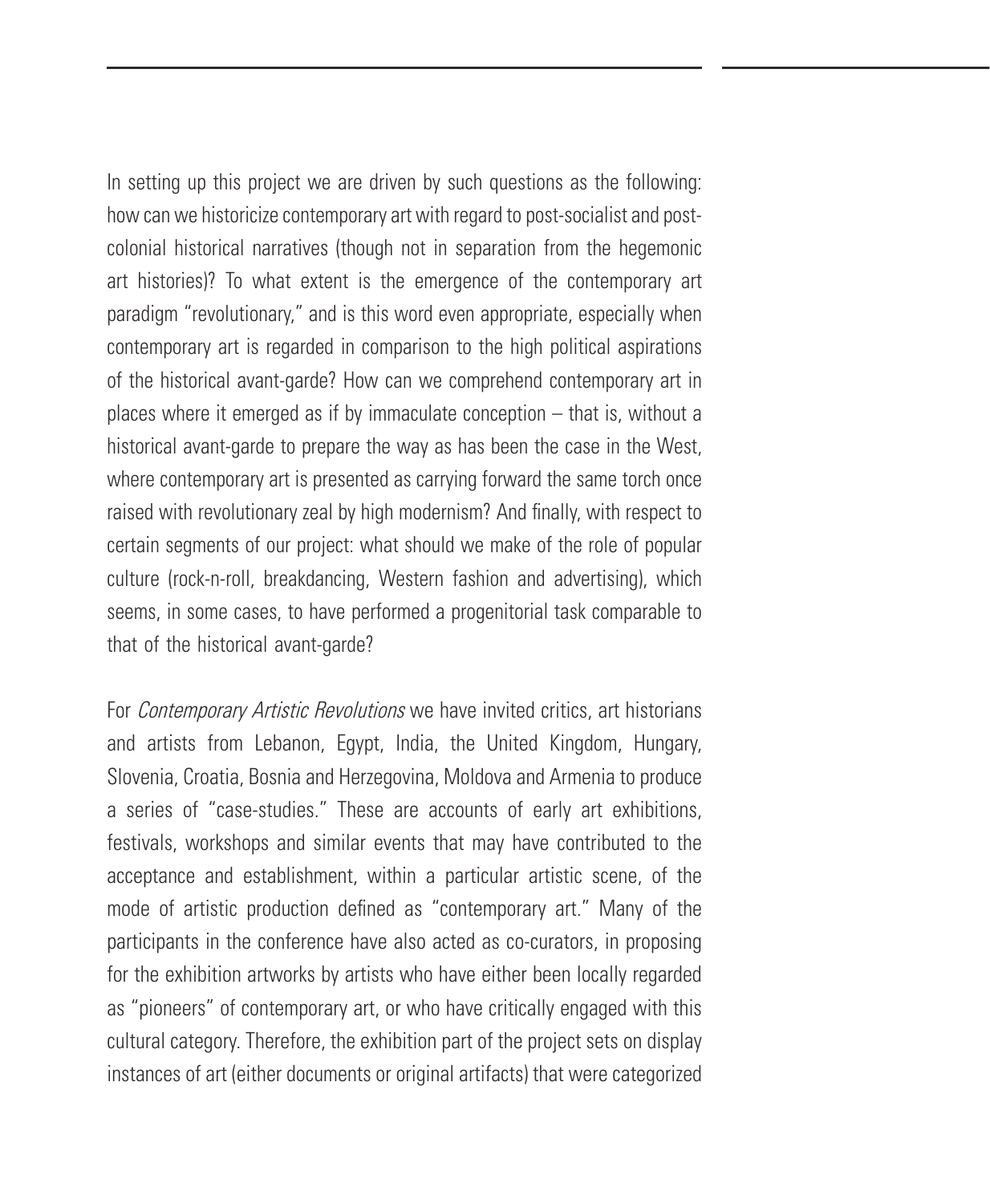in their time, or belatedly and historically, as "contemporary art." These artworks, hailing from different artistic scenes and periods of this and the twentieth century, are presented along with contextual documentation of the events for which they were originally produced. Thus, to give here a few examples, in the exhibition we display a technical drawing made by Gordana Andelic-Galic for an installation shown at one of the frst annual exhibitions of the Soros Center for Contemporary Art, Sarajevo (Bosnia and Herzegovina) in 1998; whereas prints by Eduardo Paolozzi (1924-2005) – kindly offered to us by the British Council – are exhibited along with documentation on the early exhibitions organized by the London Institute for Contemporary Arts (ICA) founded in 1947. The painting-poster by Arman Grigoryan announced the groundbreaking "3rd Floor" festival held in the Yerevan Union of Artists hall in 1987; and our Lebanese co-curator has selected original work and a sketch made by Walid Sadek and Amal Bohsali for Ashkal Alwan's First Sanayeh Plastic Arts Meeting of 1995. The conference and publication, in the meantime, present both historical "case-studies" as well as abstracts of theoretical and methodological frameworks to be introduced in the conference on various aspects of the contemporary condition.

It is one of the main working hypotheses of this project that contemporary artistic production cannot be understood without fully grasping the institutional nature of contemporary art. Art institutions have played a crucial role in the production, promotion and distribution of art over the past decades. Of their absolute and necessary presence in today's culture speak such fully-fedged practices and discourses as institutional critique, and more recently the critique of the agency of curatorship. These critical and artistic traditions have emerged precisely in order to question the structures set in place to safeguard the most precious assets of modernism and contemporary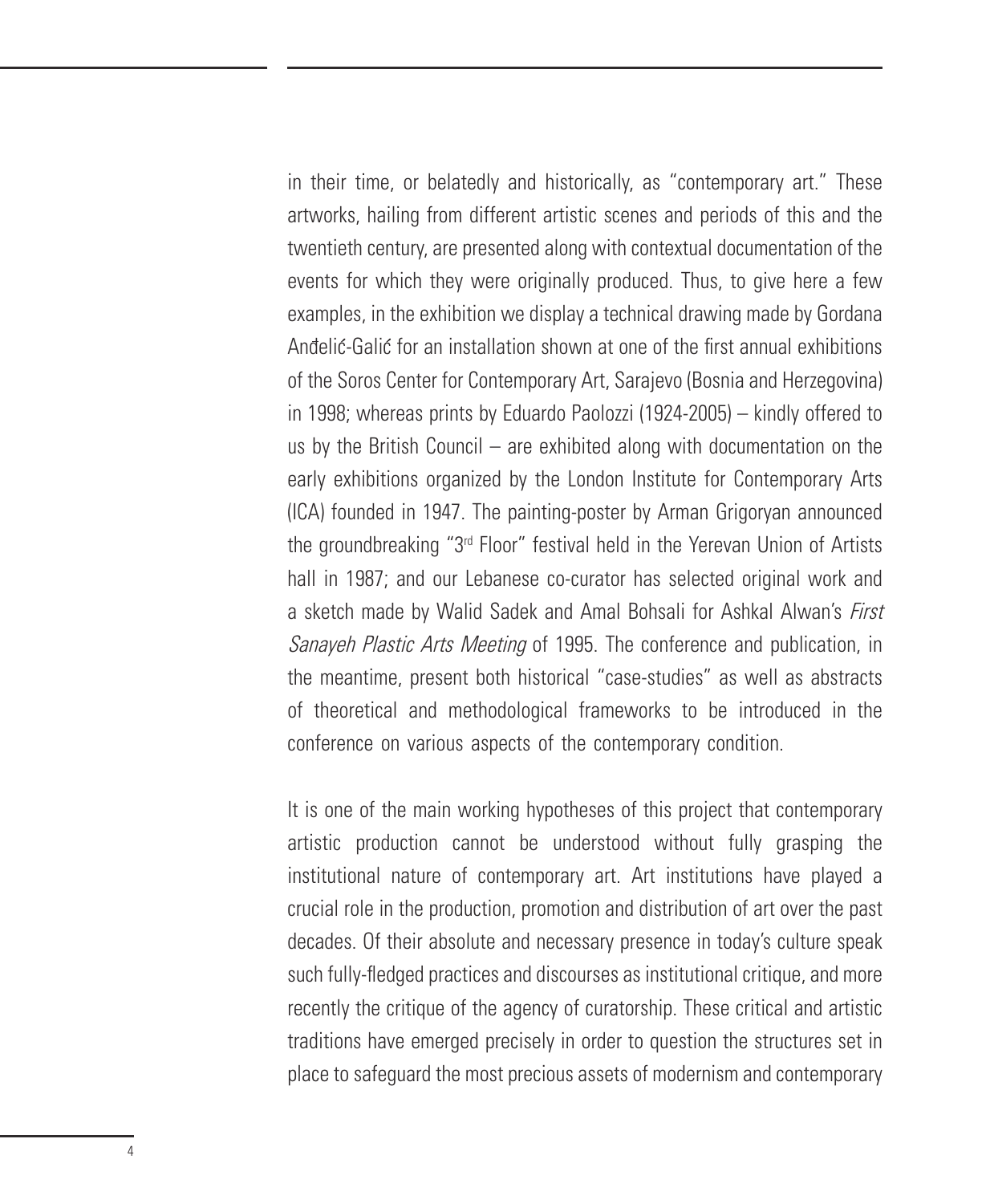art: artistic autonomy and the supposed disinterestedness of artistic experience. But the institutional aspect – and in particular its relation to power and money – becomes especially relevant within the so-called "recent democracies" or in post-socialist and post-colonial contexts. Here, what often went or still goes by the name of "contemporary art" is too often linked to the ideological and political interests of economic and political elites, or of those who have benefted most from the age of "neoliberalism." It is also at the so-called "margins" of the Western world that contemporary art has been seen as a key element of global structures in transition, or even as part of the "aid package" offered by means of various institutional "do-gooders" and "charity" foundations, of NGOs and other developmental institutions operating within a wide global grant economy sustained by Western private and governmental donors and interests.

Some of these contradictions shine through, to varying degrees of brightness, in our case studies. And even though the details of the event or institution vary by region, country, and decade, their missions often intersect. Though the Al-Nitag Festival and the five private galleries that launched it in Cairo in 2000, the Soros Centers for Contemporary Art network (implemented in post-socialist countries since 1992), or the London Institute for Contemporary Arts (established in 1947) appeared several decades apart and in radically different historical conditions, they shared common concerns and at times even a similar mission: to free the artist from the patriarchic control of the state and the bureaucrats of the Ministries of Culture. Institutions or associations that adopted the term "contemporary" in their titles and/ or in their manifestoes and mission statements have played an important role in depoliticizing, dismantling, democratizing or decentralizing artistic production in accordance with the new dominant mode of production. These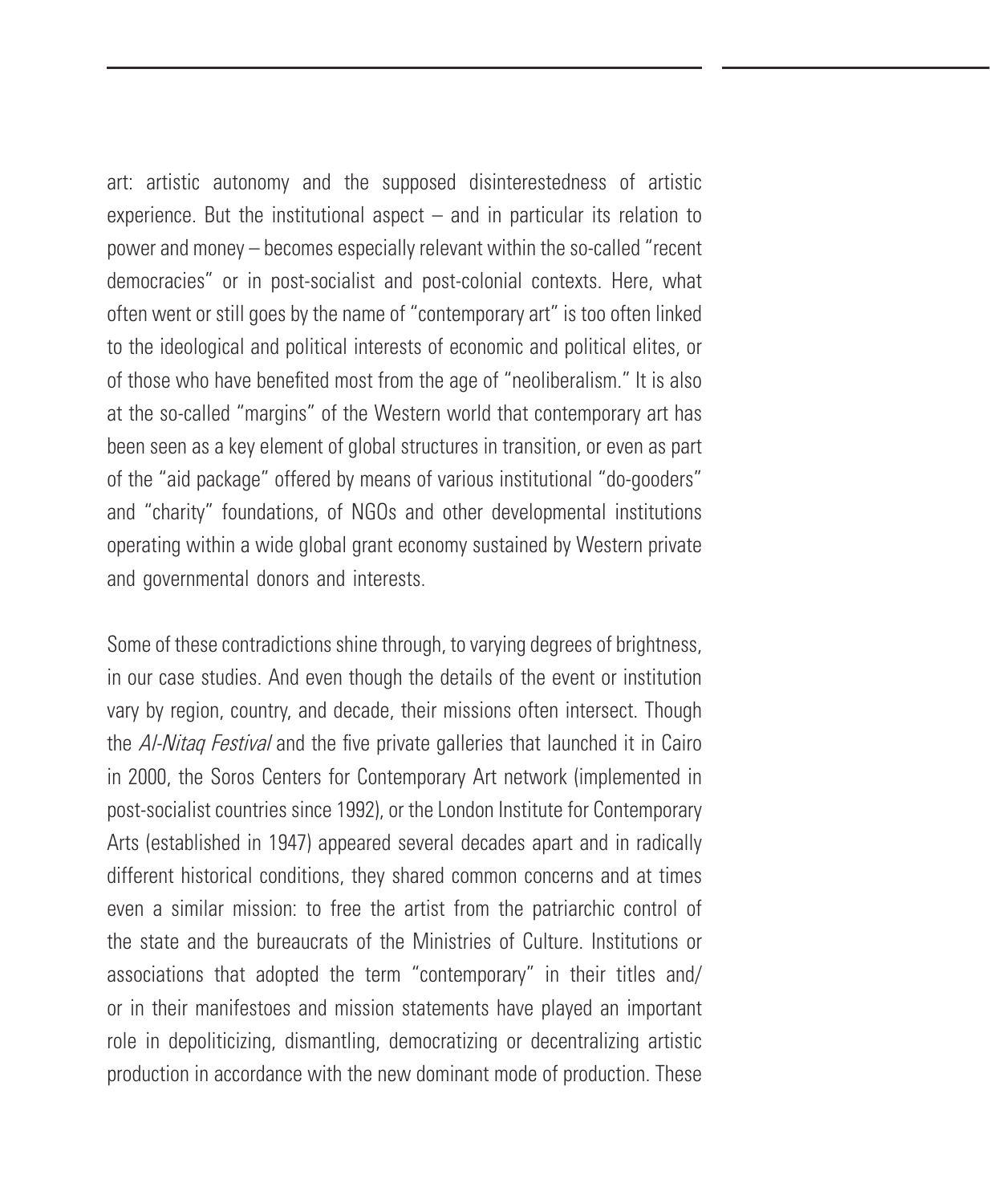processes have affected both artistic form and the social role of the artist. The similarities are especially striking in those cases where contemporary art institutional formations have shared one ideology and source of funding. This is most obvious, for instance, in the case of post-socialist Eastern Europe, where the Soros Centers for Contemporary Art network, consisting of nineteen centers (four of which are presented in our project), either performed its own contemporary art "revolutions" or helped transform local traditions of socialist "nonconformism" into "contemporary art." This was done with the money and the vision of the great fnancial entrepreneur and social activist George Soros, who dreamed of an "Open Society" and who saw "contemporary art" as an efficient tool in bringing Karl Popper's bourgeois utopian society into empirical reality.

These are the motives and concerns that inform this project. And although we do not intend to recreate histories or to construct genealogies of "contemporary art" in separate parts of the world, we do wish to raise awareness and engage with historical, artistic and aesthetic aspects of this phenomenon, and with the structures and material conditions camoufaged or invested in the phrase "contemporary art," especially when these are ignored by or even unknown to mainstream art history and criticism.

Octavian Esanu Curator, AUB Art Galleries

<sup>&</sup>lt;sup>1</sup> The terms "contemporary paradigm" and "artistic revolution" were borrowed from a book title by Nathalie Heinich: La paradigme de l'art contemporaine: structures d'une revolution artistique (Paris: Gallimard, 2014).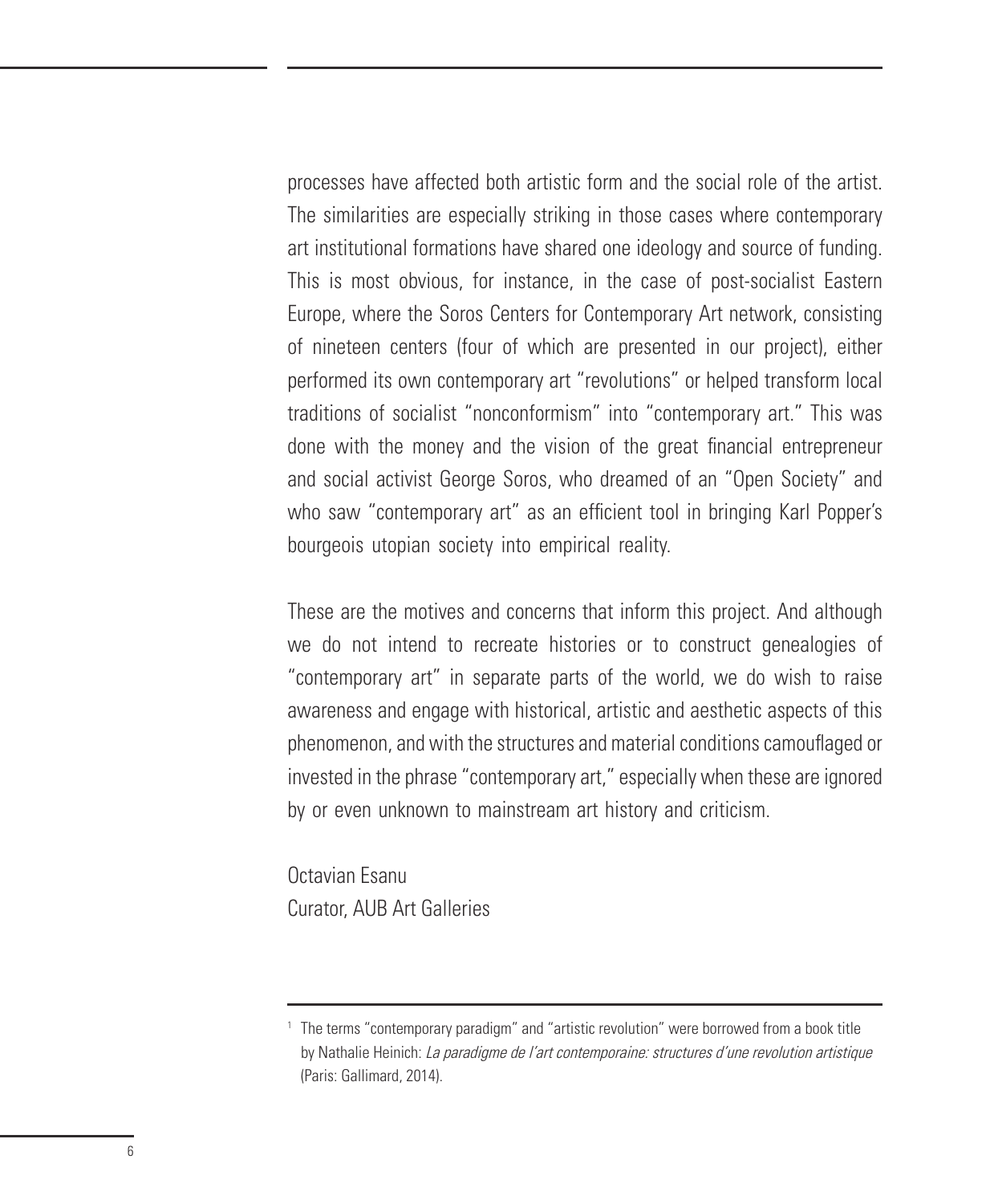# ّم كلمة القي

بــدأ مؤرخــو الفــن والنقــاد والفنانــون والفاســفة خــال الســنوات القليلــة الماضيــة، وعلــى نحــو يفــوق أي وقــت مضــى، يتســاءلون حــول مــا هــو الفــن المعاصــر، أو مــا الـذي كان يُعتبــر فنـا معاصــرا. وقــد طــرح هــذا الســؤال بصفـة ملحّـة فـي سلسـلة ֧֖֖֖֖֖֖֖֖֖֖֖֚֚֚֚֚֚֚֚֚֚֚֚֚֝֬**֓** مــن الكتــب التــي صــدرت مؤخــرا عــن دور نشــر أكاديميــة غربيــة، وفــي إصــدارات خاصــة للدوريــات الفنيـــة، أو أثنــاء مجريــات مؤتمــرات نظمتهــا مؤسســات فنيــة بـــارزة. وقـــد نوقـــش موضـــوع "المعاصـــرة" و "الفـــن المعاصـــر" مـــن منظـــورات متعـددة: كفئـات ضمـن تحديـد الفتـرات التاريخيـة )أو المقاومـة والرفـض لانضـواء فـي فتــرة محــددة)؛ وكأنمــاط للتعبيــر عــن المعاصـرة (أو اســتحالة هــذا التعبيــر)؛ وكتجليــات للتناقضــات السياســية والقتصاديــة واليديولوجيــة للرأســمالية المتأخــرة (أو كرغبــة لكبــح الجانــب السياســي)؛ وكأعــراض للأمــراض المتعــددة التــي نشــأت عـــن العولمـــة وتصاعـــد انعـــدام المســـاواة القتصاديـــة )أو مناصـــرة "القريـــة العالميـة" مهمـا كان الثمـن)؛ وكجـزء مـن السـرد الغربـي المتواصـل "للتقـدم"، أو المفهـوم الأحـدث عهــدا المتمثــل فـي "التحـول نحـو الديمقراطيــة" والـذي يُسـبَغ علــى الاخريــن ( أو بحســب النقــد الموجــه لهــذا الســرد فــي ســياق التاريــخ المحلــي مـــا بعـــد الســـتعماري، أو تواريـــخ مـــا بعـــد الســـتعمار(.

فــي هــذا العــام، ســتنهمك المعــارض الفنيــة فــي الجامعــة المريكيــة فــي بيــروت ٍ فـــي هـــذه الحـــوارات، وســـتتناول الموضـــوع عبـــر نهـــج ومنظـــور مختلـــف. ففـــي المقـــام الول، نـــود أن نترجـــم الحـــوارات الخيـــرة بشـــأن الفـــن المعاصـــر مـــن خـــال إقامـــة معـــرض فنـــي وفـــي الوقـــت نفســـه عقـــد مؤتمـــر أكاديمـــي وإصـــدار كتابـات بهــذا الشــأن؛ ثانيــا، نحــن نســعى إلـى إيجـاد طــرق للتأكيــد علــى إشــكالية موضـــوع المعاصـــرة مـــن خـــال جلـــب النتبـــاه إلـــى الحـــوارات المتعلقـــة بــ "مـــا هـو" الفــن المعاصــر أو مــا "كان" يُعتبــر فنــا معاصــرا، وذلــك حســب مــا بــرزت هـــذه الحـــوارات فـــي الجـــزاء "غيـــر الغربيـــة" مـــن العالـــم. وقـــد دعونـــا فنانيـــن وباحثيـــن ومؤرخـــي فـــن للمشـــاركة فـــي هـــذا النشـــاط – والـــذي أطلقنـــا عليـــه عنــوان (الثــورات الفنيــة المعاصــرة: منظــور مؤسســى) – كــي يعرضــوا أبحاثهــم بشــان بــروز مــا يُســمى "النمــوذج المعاصــر" فــي إطــار الوســط الفنــي الــذي يعملــون ضمنــه. وســوف نتنــاول الفعاليــات الفنيــة المبكــرة والقــوى التــي أكــدت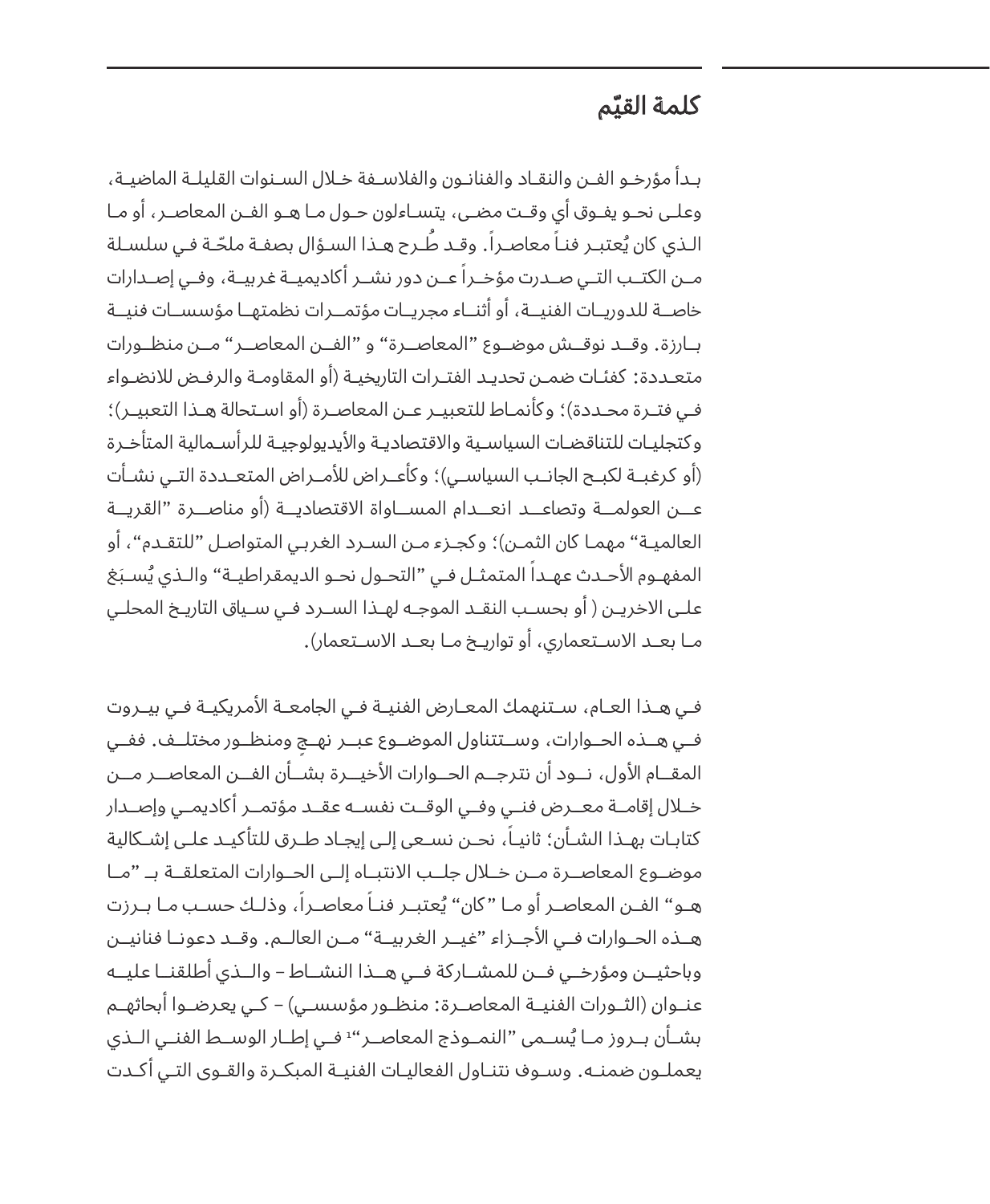صدورهــا، او تــم تصنيفهــا لاحقــا وتاريخيــا، علــى انهــا "فــن معاصــر ". وتنحــدر هــذه العمـــال الفنيـــة مـــن أوســـاط وفتـــرات فنيـــة مختلفـــة مـــن القـــرن الحالـــي والقـــرن ُ العشـــرين، وســـتعرض بجانـــب وثائـــق حـــول ســـياق الحـــداث التـــي صـــدرت أثناءهـــا ً أصـــا. وكمثـــال علـــى ذلـــك، ســـيتضمن المعـــرض رســـومات تقنيـــة رســـمها غوردانـــا ُ أنديليش-غاليـــش لتركيـــب فنـــي عـــرض فـــي أحـــد المعـــارض الســـنوية الولـــى التـــي نظمهـا مركــز ســوروس للفــن المعاصـر فــي سـاراييفو (البوســنة والهرسـك) فــي عــام 1998؛ فـي حيــن ســتُعرض نُسـخ مصـورة عــن لوحـات إدواردو باولـوزي (1924-2005 ً ( – والتــي قدمتهــا مشــكورة، القنصليــة البريطانيــة – وذلــك إلــى جانــب وثائــق حــول المعــارض المبكــرة التــي نظمهــا معهــد الفنــون المعاصــرة فــي لنــدن والــذي تأســس فــي عــام 1947. ســيتضمن المعـــرض أيضــا اللوحة-الملصــق التــي أعدهــا أرمـــان غريغوريـــان التـــي دشـــنت مهرجـــان "الطابـــق الثالـــث" الـــذي مثـــل عامـــة فارقـة، وعقـد فـي قاعـة اتحـاد يريفـان للفنانيـن فـي عـام 1987؛ كمـا اختـار المشـارك اللبنانـي فـي تنظيــم المعــرض أعمــالا أصليــة واسكتشـات مــن إعــداد وليــد صـادق وأمـــل بحصلـــي لجتمـــاع حديقـــة الصنائـــع الول للفنـــون التشـــكيلية الـــذي عقـــد فـــي عـــام 1995 ونظمتـــه الجمعيـــة اللبنانيـــة للفنـــون التشـــكيلية 'أشـــكال ألـــوان'. أمـــا المؤتمــر والنصـوص التــي ســتصدر، فســتقدم "حــالات إفراديــة" تاريخيــة، إضافــة إلـــى إيجـــازات حـــول الطـــر النظريـــة والمنهجيـــة التـــي ســـيتناولها المؤتمـــر بخصـــوص الجوانـــب المختلفـــة لظـــرف الفـــن المعاصـــر.

إن إحـــدى الفرضيـــات الساســـية لهـــذا المشـــروع هـــي أنـــه ل يمكـــن فهـــم النتـــاج الفنـــي المعاصـــر دون الفهـــم الكامـــل للطبيعـــة المؤسســـية للفـــن المعاصــر. لقــد أدت المؤسســات الفنيــة دوراً جوهريــاً فــي إنتــاج الفــن وترويجـــه وتوزيعـــه خـــال العقـــود الماضيـــة. ويتوضـــح الوجـــود الطاغـــي والضـــروري لهـــذه المؤسســـات فـــي الثقافـــة الحاليـــة مـــن خـــال الممارســـات الراســـخة والخطـــاب المتوطـــد المتمثـــل فـــي النقـــد المؤسســـي، ومؤخـــرا فـــي نقـــد القوامـــة علـــى تنظيـــم المعـــارض. لقـــد نشـــأت هـــذه التقاليـــد النقديــة والفنيــة، تحديــداً، للتشــكيك فــى الهيــاكل الموضوعــة لصيانــة أهـــم ميـــزات الحداثـــة والفـــن المعاصـــر: الســـتقال الفنـــي وعـــدم الهتمـــام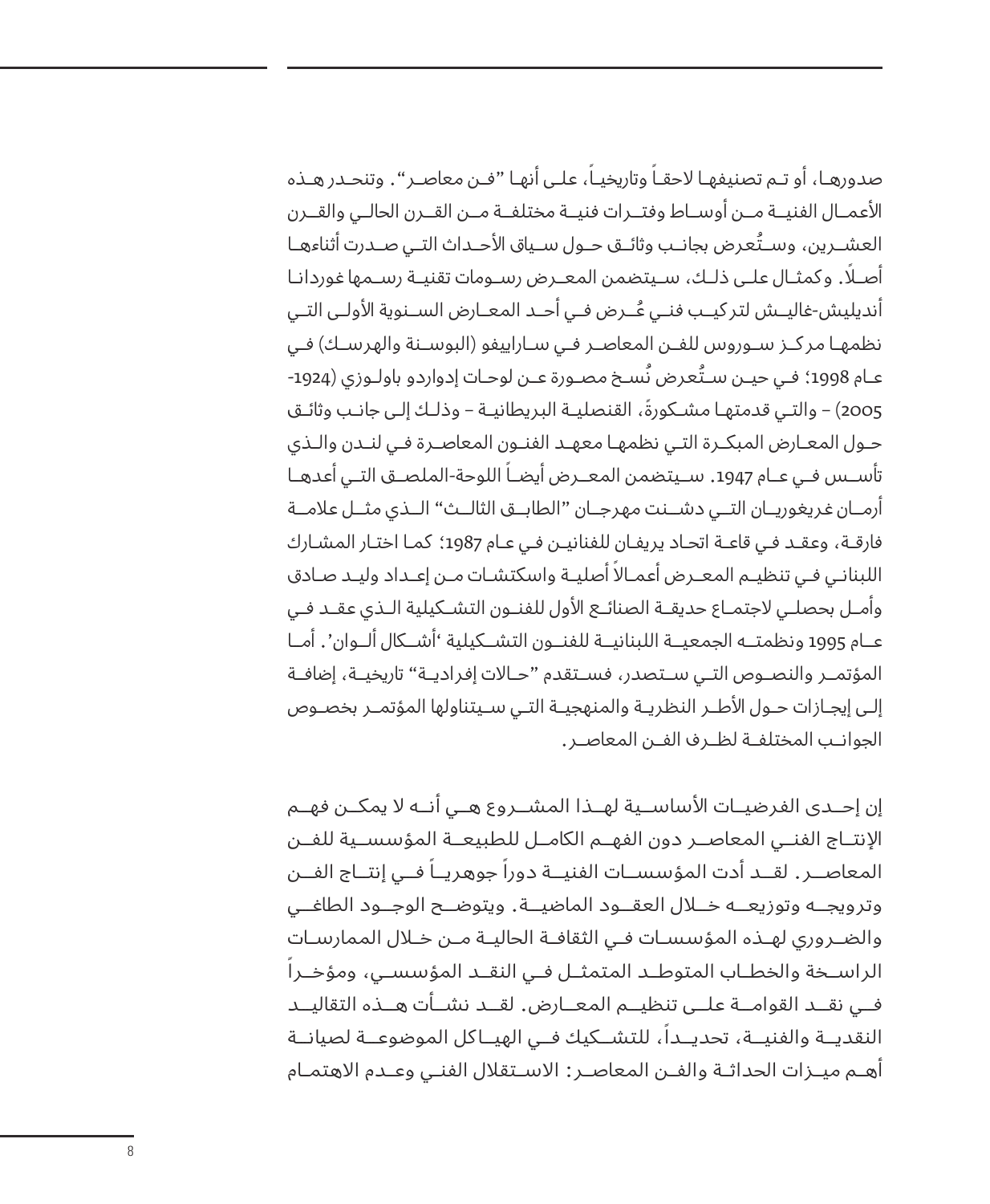علــى الصعيـــد المحلــي علــى المعاصَــرة بوصفهــا نمطــا للإنتــاج الفنــي. وفــي إعــداد هــذا المشــروع، نحــن ننطلــق مــن أســئلة مــن قبيــل: كيــف يمكننــا تأريــخ الفـــن المعاصـــر فيمـــا يتعلـــق بالســـرد التاريخـــي لمـــا بعـــد الشـــتراكية والســـرد التاريخــي لمــا بعــد الاســتعمار (ولكــن علــى نحــو لا ينفصــل عــن التواريــخ الفنيــة المهيمنــة)؟ إلـى أي مــدى يُعتبــر نشــوء نمــوذج الفــن المعاصــر "ثوريـا"، وهــل مــن الملائــم اســتخدام كلمــة "ثــوري" هنــا، خصوصـا عندمـا ننظــر إلــى الفــن المعاصـــر بالمقارنـــة مـــع الطموحـــات السياســـية الكبيـــرة للطليعـــة التاريخيـــة؟ كيــف يمكننــا فهــم الفــن المعاصــر فــي أماكــن بــرز فيهــا هــذا الفــن دون مخــاض – أي دون طليعـــة تاريخيـــة تمهـــد الســـبيل أمـــام ظهـــوره، كمـــا حـــدث فـــي حالـــة الغــرب، حيــث يتــم تصويــر الفــن المعاصــر علــى أنــه يدفــع للمــام بالشــعلة ذاتهــا التـي حملهـا ذات يـوم الحمـاس الثـوري للحداثـة؟ وختامـا، وفيمـا يتعلـق بأقسـام معينـــة مـــن مشـــروعنا: كيـــف ينبغـــي لنـــا أن ننظـــر إلـــى دور الثقافـــة الشـــعبية (موســيقى الــروك انــد رول، بريــك دانــس، والأزيــاء الغربيــة، والدعايــة)، والتــي ّ يبـدو أنهـا أدت، فـي بعـض الحـالت، مهمـة الخلـق التـي يمكـن مقارنتهـا بالمهمـة التـــي أدتهـــا الطليعـــة التاريخيـــة؟

لقـــد وجهنـــا دعـــوة لناقديـــن فنييـــن، ومؤرخـــي فـــن، وفنانيـــن مـــن لبنـــان، ومصـــر، والهنـد، وتركيـا، والمملكـة المتحـدة، وهنغاريـا، وسـلوفينيا، وكرواتيـا، والبوسـنة والهرســك، ومولدوفــا، وأرمينيــا للمشــاركة فــى فعاليــات معــرض 'الثــورات الفنيــة المعاصـرة'، وذلـك لعـداد سلسـلة مـن "دراسـات الحـالت الفراديـة". وهـي عبـارة عـــن وصـــف للمعـــارض المبكـــرة أو المهرجانـــات الفنيـــة وورشـــات العمـــل والنشـــطة الشــبيهة والتــي قــد تكــون ســاهمت فـي تقبّــل نمــط الإنتــاج الفنــي المعـــرف بانــه "فـــن معاصـــر"، وتأســـيس هـــذا النمـــط، وذلـــك ضمـــن وســـط فنـــي محـــدد. لقـــد تصــرّف العديــد مــن المشــاركين فــي المؤتمــر كشــر كاء فــي تنظيــم المعــرض، إذ **.** اقترحـوا عــرض اعمـال فنيــة انجزهـا فنانـون ممــن يُعتبــرون علـى الصعيـد المحلـي بأنهـــم "رواد" فـــي الفـــن المعاصـــر، أو ممـــن انهمكـــوا علـــى نحـــو ناقـــد مـــع هـــذا الصنـــف الثقافـــي. وبالتالـــي، فـــإن الجـــزء المتعلـــق بالمعـــرض مـــن هـــذا المشـــروع سـيعرض أمثلــة مــن الفــن (ســواء وثائــق أم أعمــالا أصليــة) تــم تصنيفهـا فـي وقــت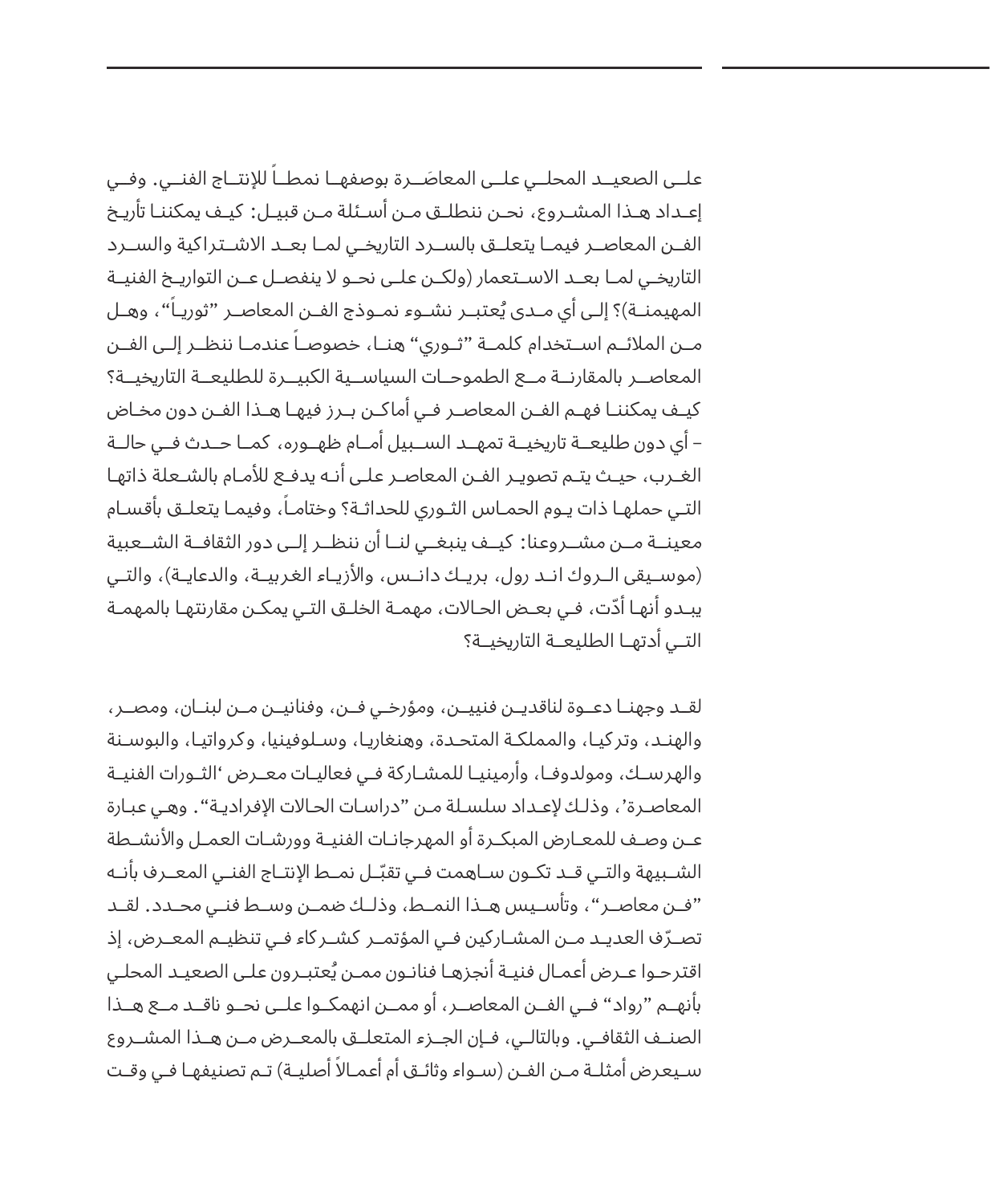علــى الإنتــاج الفنــى، وذلــك انســجاما مــع نمــط الإنتــاج الجديــد الســائد. وقــد اثــرت هــذه العمليــات علــى الشــكل الفنــي وعلــى الــدور الجتماعــي للفــن. وثمــة أوجــه تشــابه مدهشــة، خصوصــا فــي الحــالات التــي تقاســمت فيهـا التشــكيلات المؤسســية للفــن المعاصــر اليديولوجيــة ذاتهــا ومصــادر التمويــل ذاتهــا. ويتضــح هــذا المــر علــى أفضــل نحــو فــى حالــة أوروبــا الشــرقية فيمــا بعــد الاشــتراكية، حيــث قامــت شــبكة مراكــز ســوروس للفــن المعاصــر، والتــى تتالــف مــن تســعة عشــرا مركــزا (اربعــة منهــا تشــارك فــي مشــروعنا الحالــي)، إمــا بتنفيــذ "ثوراتهــا" الخاصــة فــي الفــن المعاصــر، أو ســاعدت علــى تحويــل التقاليــد المحليــة فــى "عــدم الامتثــال" الاشــتراكي إلـى "فــن معاصــر". وقــد تــم تنفيــذ ذلــك مــن خــال أمــوال ورؤيــة رجــل العمــال المعــروف فــي الشـــركات الماليـــة، والناشـــط الجتماعـــي جـــورج ســـوروس، الـــذي كان يحلـــم بإقامـــة "مجتمـــع مفتـــوح"، والـــذي اعتبـــر "الفـــن المعاصـــر" وســـيلة فعالـــة لقامـــة المجتمـــع الطوبـــاوي البرجـــوازي المتحـــرر الـــذي تصـــوره المفكـــر كارل بوبـــر.

وهــذه هــي الدوافــع والشــواغل التــي يسترشــد بهــا هــذا المشــروع. وعلــى الرغــم مــن أننــا ل نقصــد إعــادة إنتــاج التواريــخ أو إعــداد سلســلة تطــور "الفــن المعاصــر" فـــي أجـــزاء منفصلـــة مـــن العالـــم، إل أننـــا نرغـــب بزيـــادة الوعـــي والتفاعـــل مـــع الجوانـــب التاريخيـــة والفنيـــة والجماليـــة لهـــذه الظاهـــرة، ومـــع الهيـــاكل والشـــروط المستخدم المستخدم المستخدم المستخدم المستخدم المستخدم المستخدم المستخدم المستخدم المستخدم المستخدم المستخدم ال<br>والمستخدم المستخدم المستخدم المستخدم المستخدم المستخدم المستخدم المستخدم المستخدم المستخدم المستخدم المستخدم ا الماديــة المُحمّلــة فــي عبــارة "الفــن المعاصــر" والمخفيــة فــي طياتهـا، وخصوصـا ُ ُ عندمـــا تكـــون هـــذه الهيـــاكل والشـــروط مهملـــة، أو حتـــى غيـــر معروفـــة، مـــن قبـــل التاريـــخ الفنـــي والنقـــد الفنـــي ضمـــن التيـــار الفكـــري العـــام.

> أوكتافيان إيسانو قيّم صالات الفنون بالجامعة الامريكية في بيروت

<sup>1</sup> عبارتا "النموذج المعاصر" و "الثورة الفنية" مستعارتان من أحد العناوين التي استخدمتها الباحثة ناتالي اينيش (Nathalie Heinich): La paradigme de l'art contemporaine: structures d'une revolution artistique (Paris: Gallimard, 2014)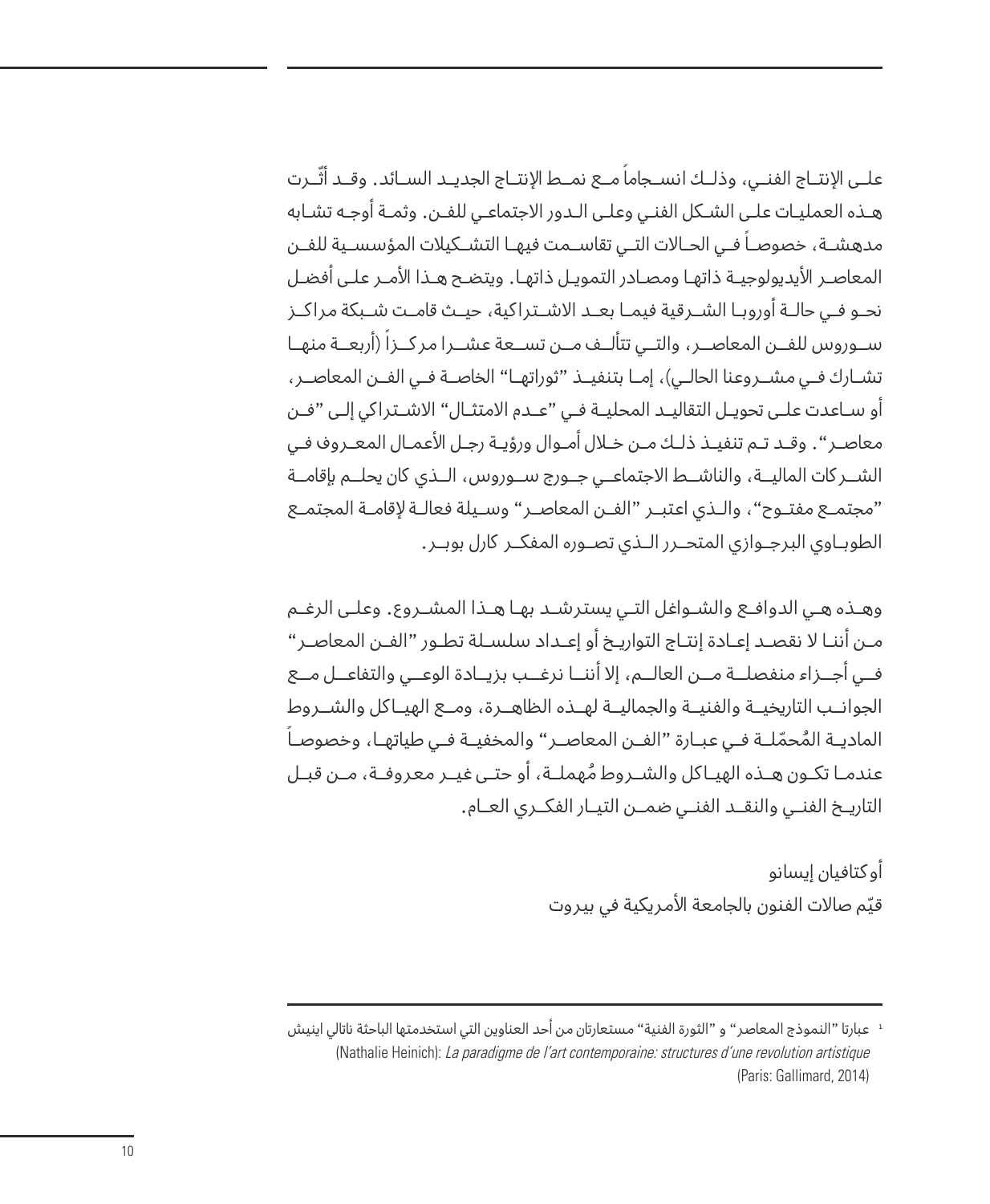المفتـــرض بالخبـــرة الفنيـــة. ولكـــن الجوانـــب المؤسســـية - ل ســـيما عاقـــة المؤسســـات بالســـلطة والمـــال – باتـــت ذات أهميـــة خاصـــة ضمـــن مـــا يســـمى "الديمقراطيـــات الجديـــدة" أو فـــي ســـياق مـــا بعـــد الشـــتراكية ومـا بعــد الاســتعمار. وهنـا، فـإن مـا كان يُعتبــر، او لا يــزال يُعتبــر، "فنـا معاصــرا" غالبــا مــا يكــون مرتبطــا بالمصالــح الإيديولوجيــة والسياســية للنخـــب القتصاديـــة والسياســـية، أو بمصالـــح الفئـــات التـــي اســـتفادت مـــن حقبــة "الليبراليــة الجديــدة". كمـا ظـل يُنظــر إلـى الفــن المعاصــر فـي مـا يُســمى "هوامــش" العالــم الغربـي باعتبــاره عنصــرا رئيســيا فــي الهيــاكل الدوليــة فــي مرحلتهــا النتقاليــة، أو حتــى كجــزء مــن "حزمــة المســاعدات" ُ التـــي تقدمهـــا الجهـــات المؤسســـية "المحســـنة" والمؤسســـات "الخيريـــة"، عبـــر المنظمـــات غيـــر الحكوميـــة والمؤسســـات النمائيـــة التـــي تعمـــل فـــي إطـــار القتصـــاد العالمـــي للمنـــح التـــي توفرهـــا جهـــات ومصالـــح حكوميـــة وخاصـــة غربيـــة.

تظهـــر هـــذه التناقضـــات، وبدرجـــات مختلفـــة مـــن الوضـــوح، فـــي دارســـات الحـــالت الفراديـــة التـــي ســـنعرضها. وعلـــى الرغـــم مـــن أن التفاصيـــل المتعلقـــة بالنشـــاط المعنـــي أو المؤسســـة المعنيـــة تختلـــف بيـــن المناطـــق والبلـــدان والمراحـــل الزمنيـــة، إلا أن رســالة هــذه الأنشــطة والمؤسســات غالبــا مــا تتشــابه وتتقاطــع. وعلــى الرغــم مــن مــرور عقــود مــن الزمــن مــا بيــن تنظيــم مهرجــان النطــاق فــي القاهــرة والمعــارض الفنيـــة الخمســـة التـــي أطلقتـــه فـــي القاهـــرة فـــي عـــام ،2000 وبيـــن أنشـــطة شـــبكة مراكـــز ســـوروس للفـــن المعاصـــر )التـــي نفـــذت معـــارض فـــي البلـــدان التـــي خرجـــت مــن حقبــة الاشــتراكية منــذ عــام 1992)، أو معهــد الفنــون المعاصـرة فـي لنــدن (الــذي تأســـس فــى عــام 1947)، وعلــى الرغــم مــن انطلاقهــا ضمــن ظــروف تاريخيــة مختلفــة بشـدة، إلا أنهـا تشـترك فـي شـواغل مشـتر كة، وأحيانـا مهمـة متشـابهة: تحريـر الفنـان مــن الســيطرة البويــة للدولــة وســيطرة البيروقراطييــن فــي وزارات الثقافــة. لقــد أدت المؤسســـات أو الجمعيـــات التـــي تبنـــت كلمـــة "المعاصـــر" فـــي أســـمائها و/أو بيانهـــا التأسيســي، وبيــان أهدافهــا ومهمتهــا، دورا مهمــا فــى إزالــة الصفــة السياســية عــن الإنتــاج الفنــى وتفكيــك هــذه الصفــة، وعملــت علــى إضفــاء الديمقراطيــة واللامر كزيــة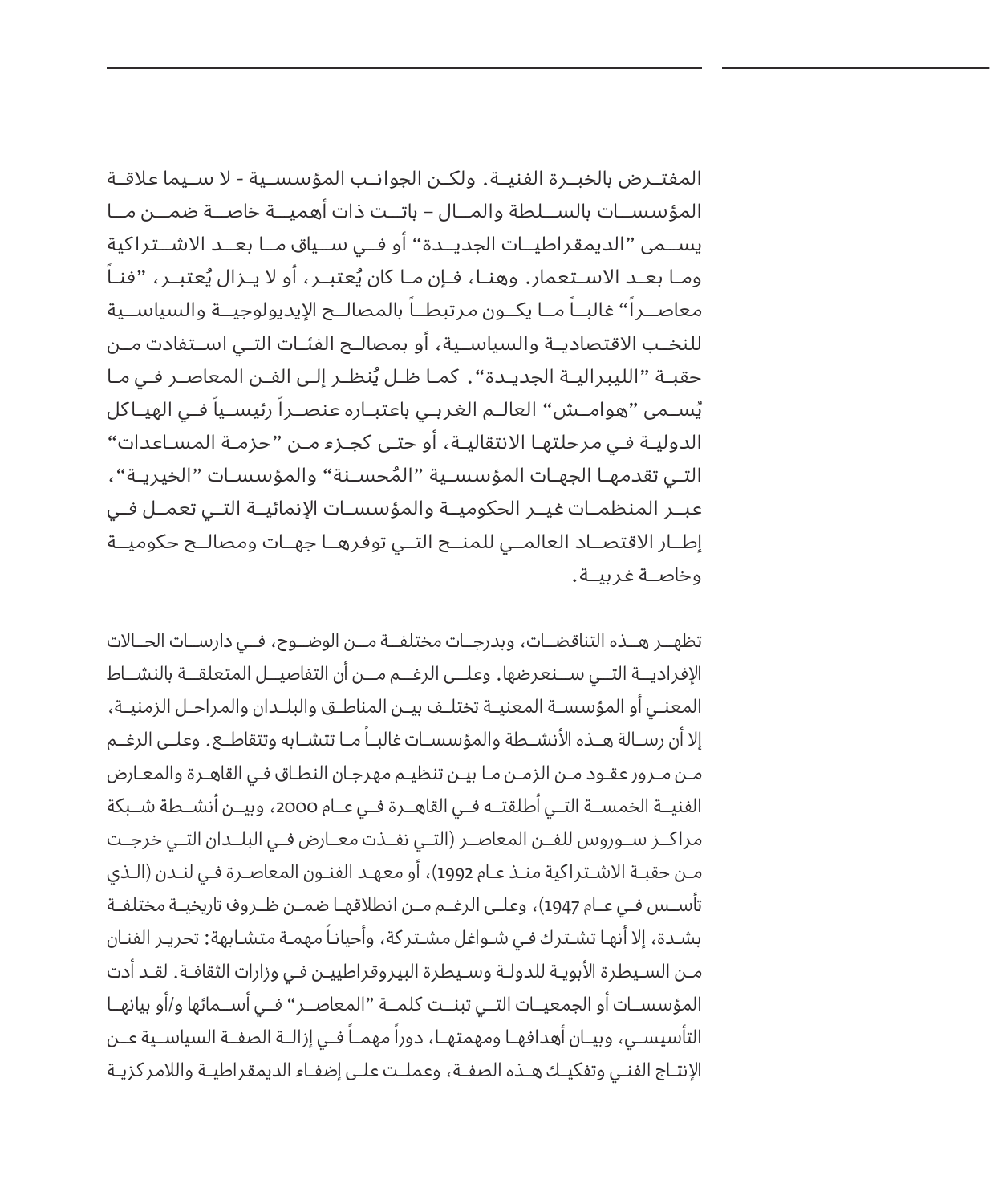# **CONFERENCE DAY 1: MARCH 1, 2017**

10:00 - 10:40 OCTAVIAN ESANU (American University of Beirut) General Introduction Case Studies: *Carbonart 96*, and *The 6<sup>th</sup> Kilometer*, SCCA Chisinau (Moldova)

10:40 - 11:10 LUCY BAYLEY (Middlesex University and the Institute of Contemporary Arts) Case Study: 40,000 Years of Modern: A Comparison of Primitive and Modern (1949), London Institute for Contemporary Arts (United Kingdom)

- $11:10 11:40$ COFFEE BREAK
- $11:40 12:10$ IVANA BAGO

(Duke University; Delve – Institute for Duration, Location and Variables) Lecture: "Neue Osteuropäische Kunst: The Moscow-Ljubljana Axis and the Eastern European Retro-Contemporary"

### 12:10 - 12:50 PETER OSBORNE (Kingston University London) Lecture: "Only the Contradictions are True: Contemporary Art and Contemporary Capitalism"

- 12:50-1:30 Discussion: Moderator Angela Harutyunyan
- 1:30 2:30 LUNCH

#### 2:30-3:00 KRISTÓF NAGY (Artpool Art Research Center – Museum of Fine Arts, Budapest)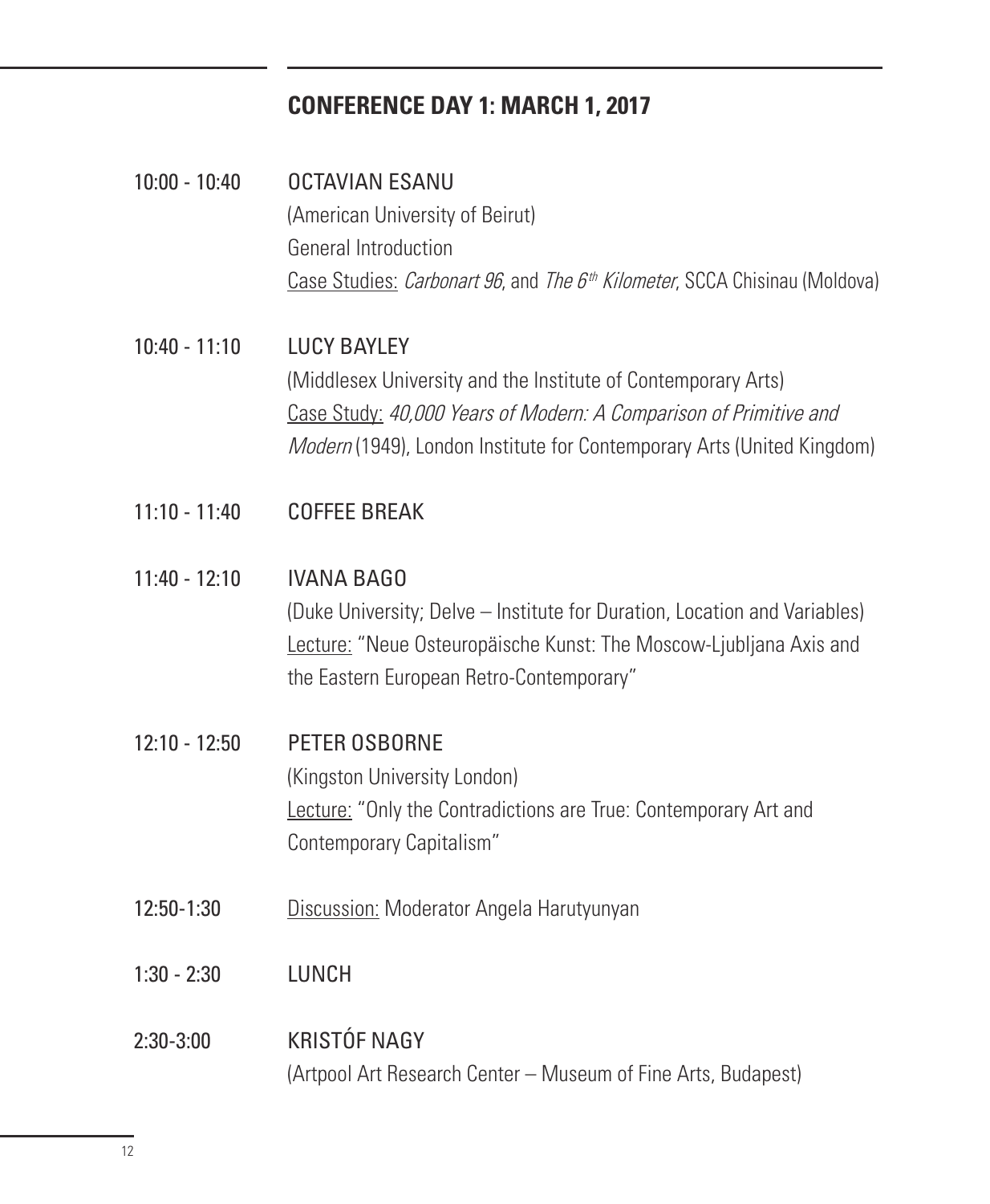| Case Study: The Soros Fine Arts Documentation Center (1985-1991),<br><b>Budapest (Hungary)</b>                                                                                            |               |
|-------------------------------------------------------------------------------------------------------------------------------------------------------------------------------------------|---------------|
| <b>BARBARA BORČIĆ</b><br>(SCCA-Ljubljana)<br>Case Study: Urbanaria (1994-97), SCCA Ljubljana (Slovenia)                                                                                   | $3:00 - 3:30$ |
| <b>COFFEE BREAK</b>                                                                                                                                                                       | $3:30 - 4:00$ |
| TEVŽ LOGAR AND VLADIMIR VIDMAR<br>(Škuc Gallery, Ljubljana, Slovenia)<br>Case Study: Janja Žvegelj: Squash (1998), curated by Gregor Podnar.<br>Škuc Gallery, Ljubljana (Slovenia)        | $4:00 - 4:30$ |
| MIŠKO ŠUVAKOVIC<br>(Faculty for Media and Communications, Belgrade)<br>Lecture: "The Neo-avant-garde in Yugoslavia: Acting under the<br>Conditions of Real and Self-management Socialism" | $4:30 - 5:10$ |
| <b>Discussions: Moderator Rico Franses</b>                                                                                                                                                | $5:20 - 6:00$ |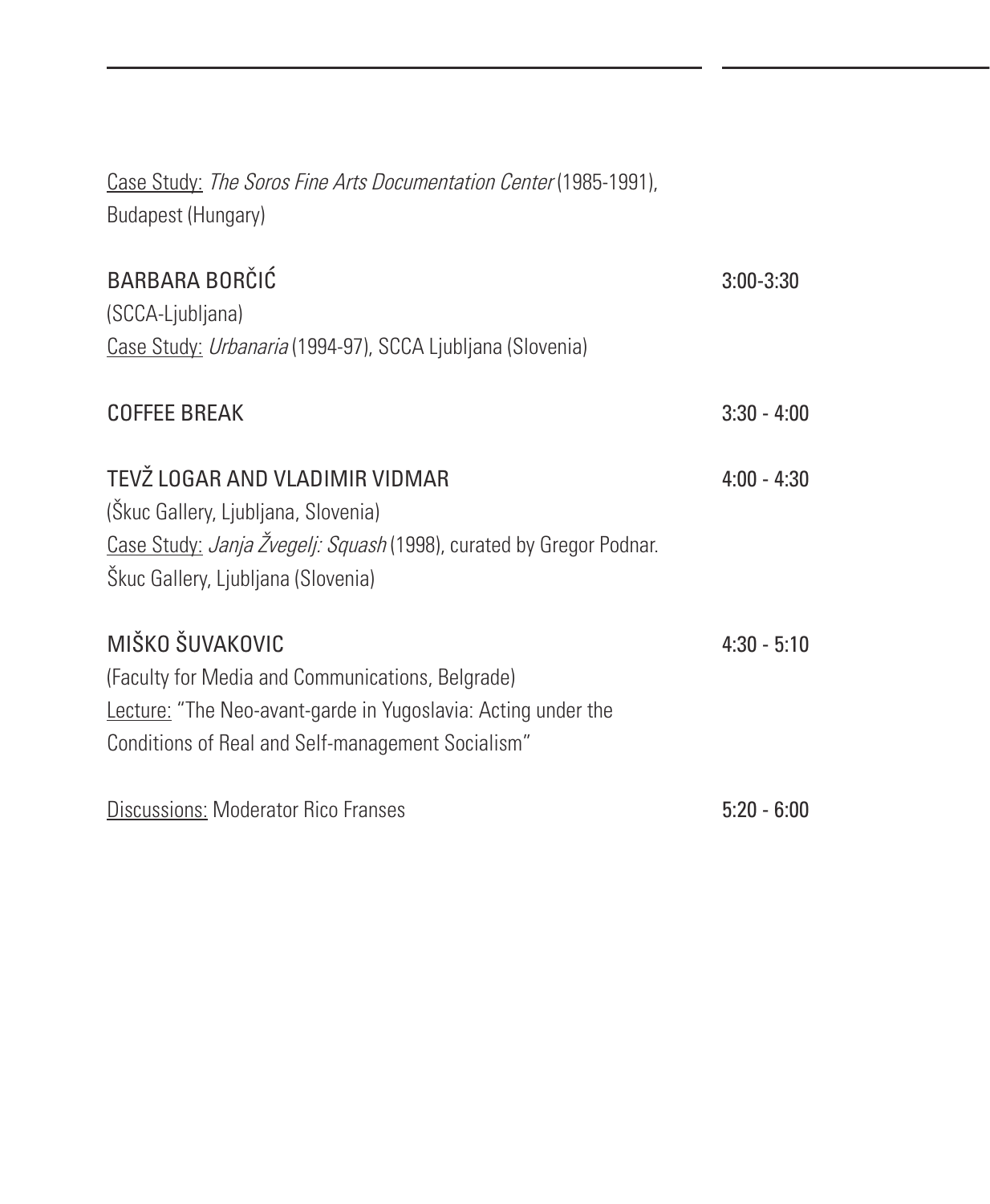### **CONFERENCE DAY 2: MARCH 2, 2017**

- 10:00 10:40 SABIH AHMED AND NIDA GHOUSE (Asia Art Archive and Mumbai Art Room) Case Study: Khoj International Artists' Workshop, Modinagar (1997), Khoj International Artists' Association (India)
- 10:45 11:15 DINA ABOULD FOTOUH (Home Workspace Program Ashkal Alwan) Case Study: Al-Nitaq Festival (2000, 2001), Cairo (Egypt)
- 11:15 11:45 COFFEE BREAK
- 11:45 12:15 SHADY EL-NOSHOKATY (American University of Cairo) Performance Lecture
- 12:15 12:55 ANGELA HARUTYUNYAN

(American University of Beirut) Lecture: "Periodizing the Soviet: The Advent of the Contemporary, and the Ghosts of Historical Time"

- 12:55 1:30 Discussions: Moderator Kaelen Wilson-Goldie
- 1:30 2:30 LUNCH
	- 2:30 Open Discussion on *The First Sanayeh Plastic Arts Meeting* (1995) organized by the Ashkal Alwan artist association, Beirut (Lebanon). The discussion will be moderated by Natasha Gasparian (American University of Beirut) and followed by a bus trip to local contemporary art institutions: the Beirut Art Center (BAC) and Ashkal Alwan.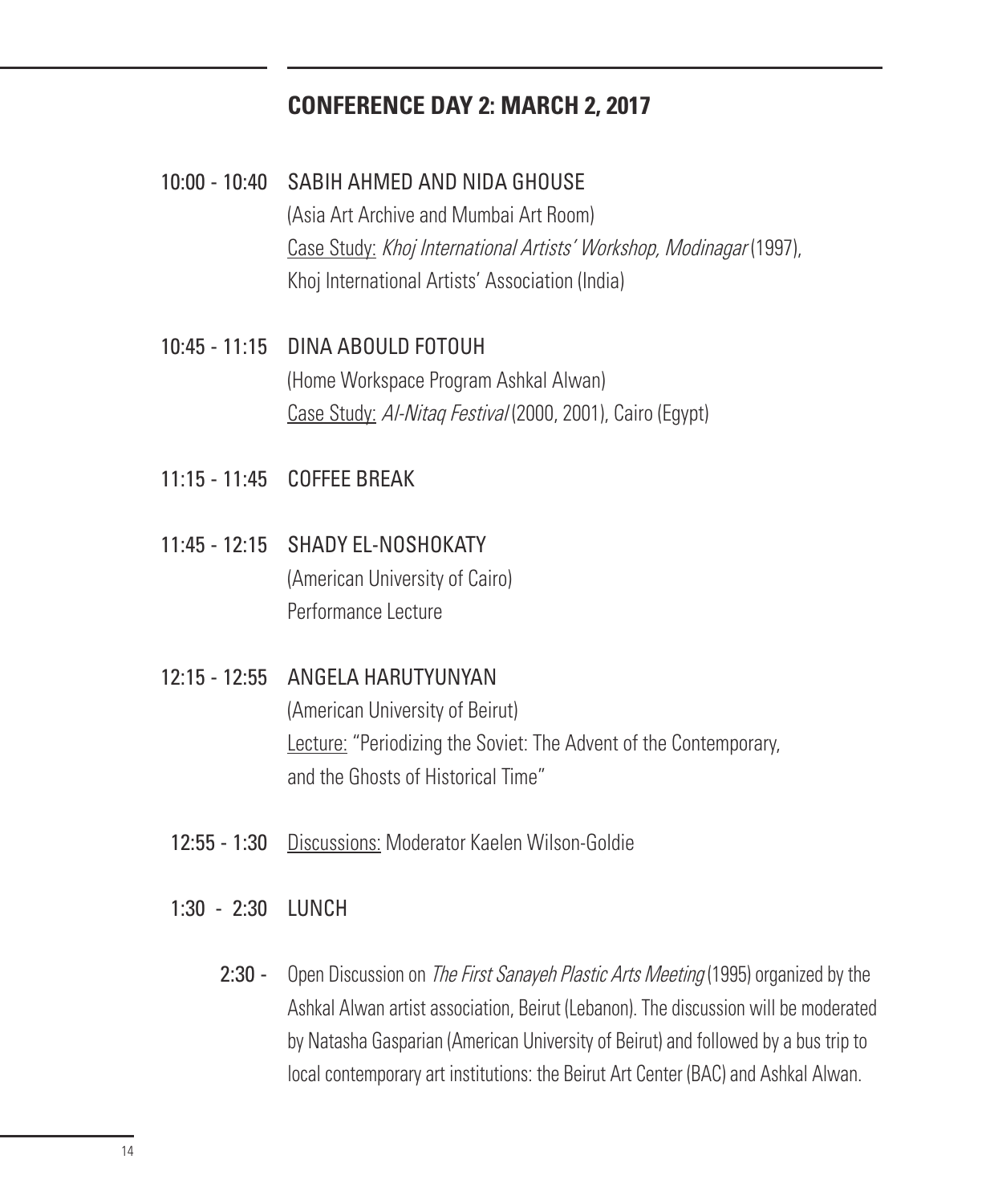# **ARTISTS IN THE EXHIBITION**

Gordana Andelic-Galic (Bosnia and Herzegovina); Ahmed Badri (Egypt); Amal Bohsali (Lebanon); Alexander Brener (Russia); Delve Institute (Croatia); Arman Grigoryan and The 3rd Floor Movement (Armenia); Abhishek Hazra (India); IRWIN group (Slovenia); Želimir Koščević (ex-Yugoslavia); New Collectivism (Slovenia); Shady El-Noshokaty (Egypt); Eduardo Paolozzi (UK); Mark Verlan (Moldova); Walid Sadek (Lebanon); Janja Žvegelj (Slovenia)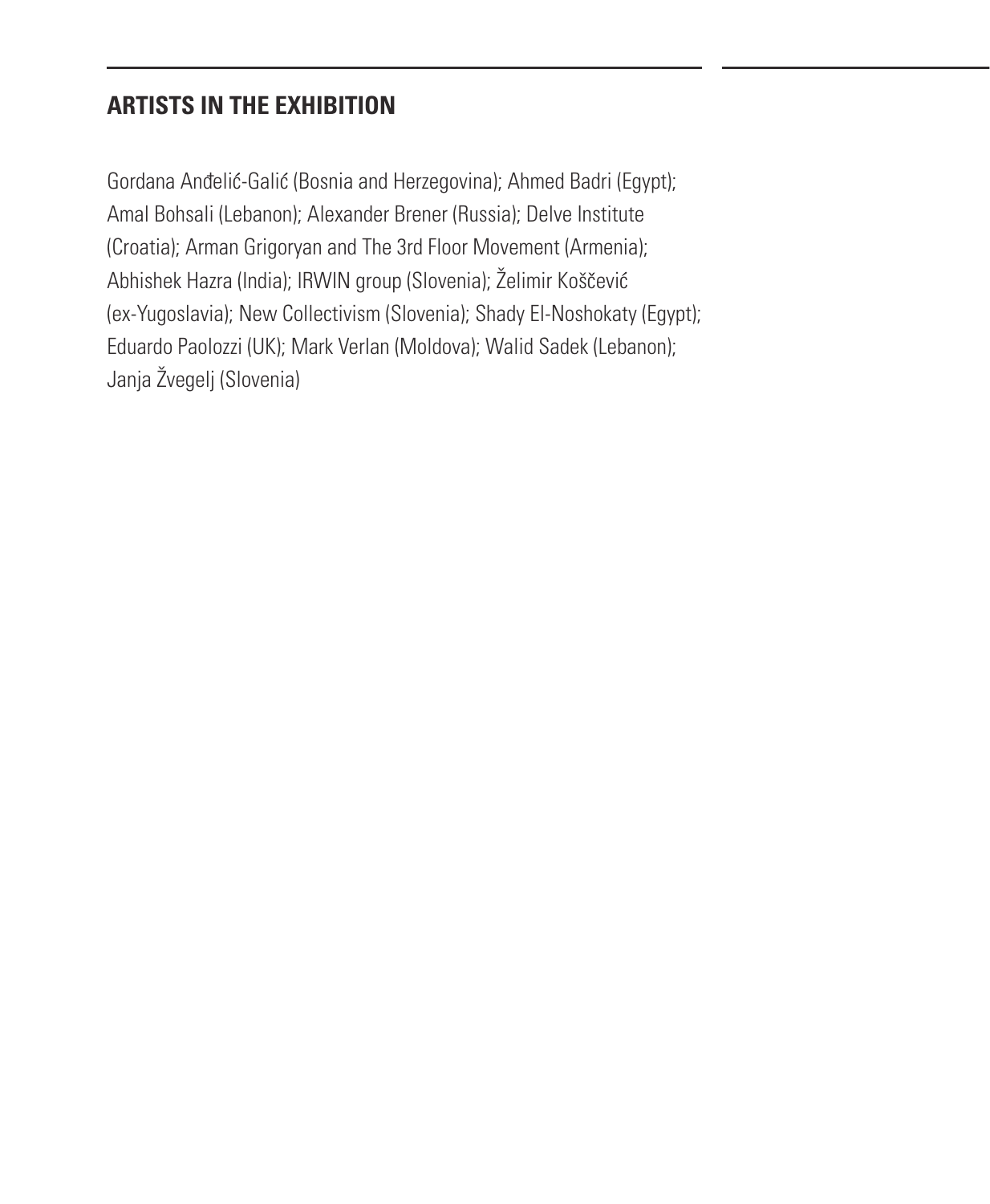#### ARMAN GRIGORYAN

(Armenia) Poster-Painting of the Exhibition 3rd Floor (print from original painting, 1987)

#### This poster-painting

announced the exhibition by the 3<sup>rd</sup> Floor Movement organized at the Artists' Union of the Armenian SSR (1987).

### أرمان غريغوريان

(أرمينيا) ملصقات-لوحات لمعرض الطابق الثالث (نُسخ عن اللوحات الأصلية، 1987)

هذه اللوحة-الملصق أعلنت عن تنظيم المعرض الذي نظمته حركة الطابق الثالث في اتحاد فناني جمهورية أرمينيا الشتراكية <u>السوفييتية (1987).</u>

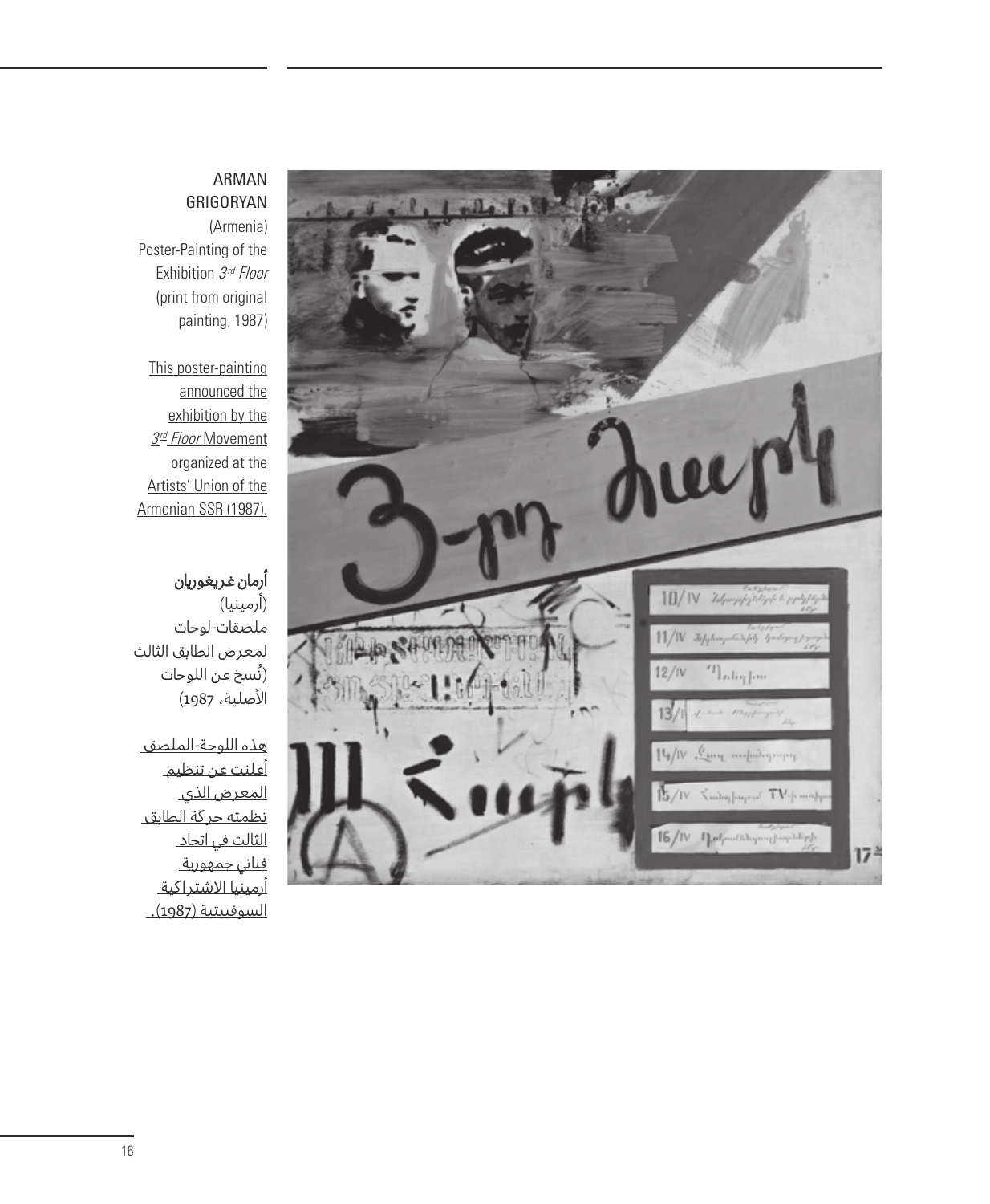

### JANJA ŽVEGELJ

(Slovenia) .<br>*Squash*, Galerija Škuc, Ljubljana (performance / reconstruction, 1998)

Documentation of performance Squash organized by Janja Žvegelj at Galerija Škuc, Ljubljana.

### يانيا جفيغيلي

،<br>(سلوفينيا) سكواش، معرض شكوتش، ليوبليانا )أداء/ إعادة تشكيل، 1998)

توثيق للعرض ا<u>لأدائي «سكواش»</u> الذي نظمته يانيا جفيغيلي في معرض .<br><u>شكوتش، ليوبليانا.</u>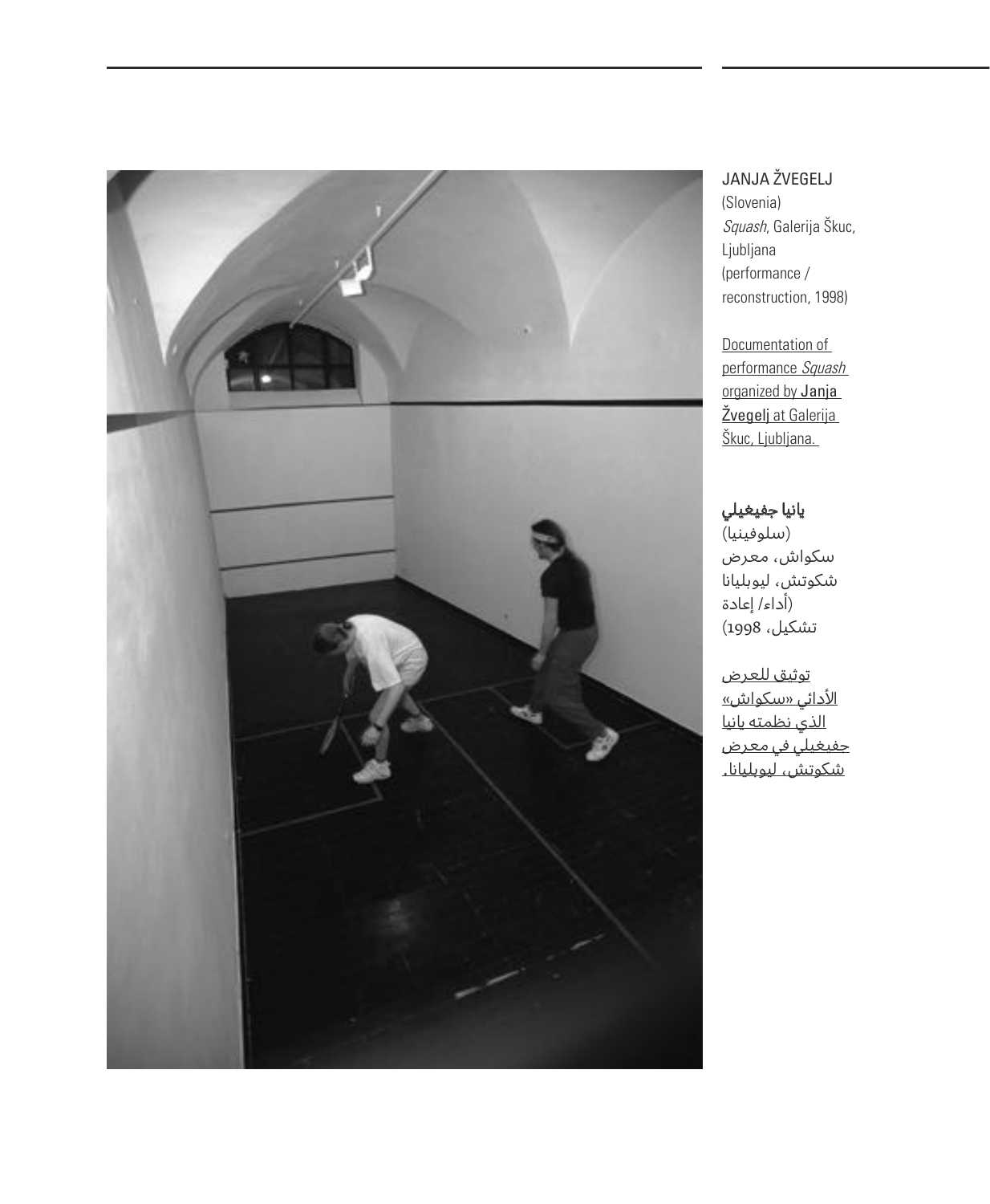#### MARK VERLAN

The World Bank **International Finance Corporation** Multilateral Investment Guarantee Agency

(Moldova) S novym godom! [Happy New Year!] (painted Soviet and American banknotes, 1993)

These banknotes were exhibited on several occasions during the first annual events organized by the Soros Center for Contemporary Art Chisinău, Moldova.



**IN INTERUSTIVES DE MERCH** 

مارك فيرلن (مولدوفا) !S novym godom ]سنة جديدة سعيدة![ )أوراق نقدية سوفييتية وأمريكية مرسومة، 1993)

ُعرضت رسومات الأور<u>اق النقدية</u> في عدة مناسبات أثناء النشطة السنوية الأولى التي نظمه<u>ا</u> مركز سوروس للفنون المعاصرة في تشيسيناو، مولدوفا.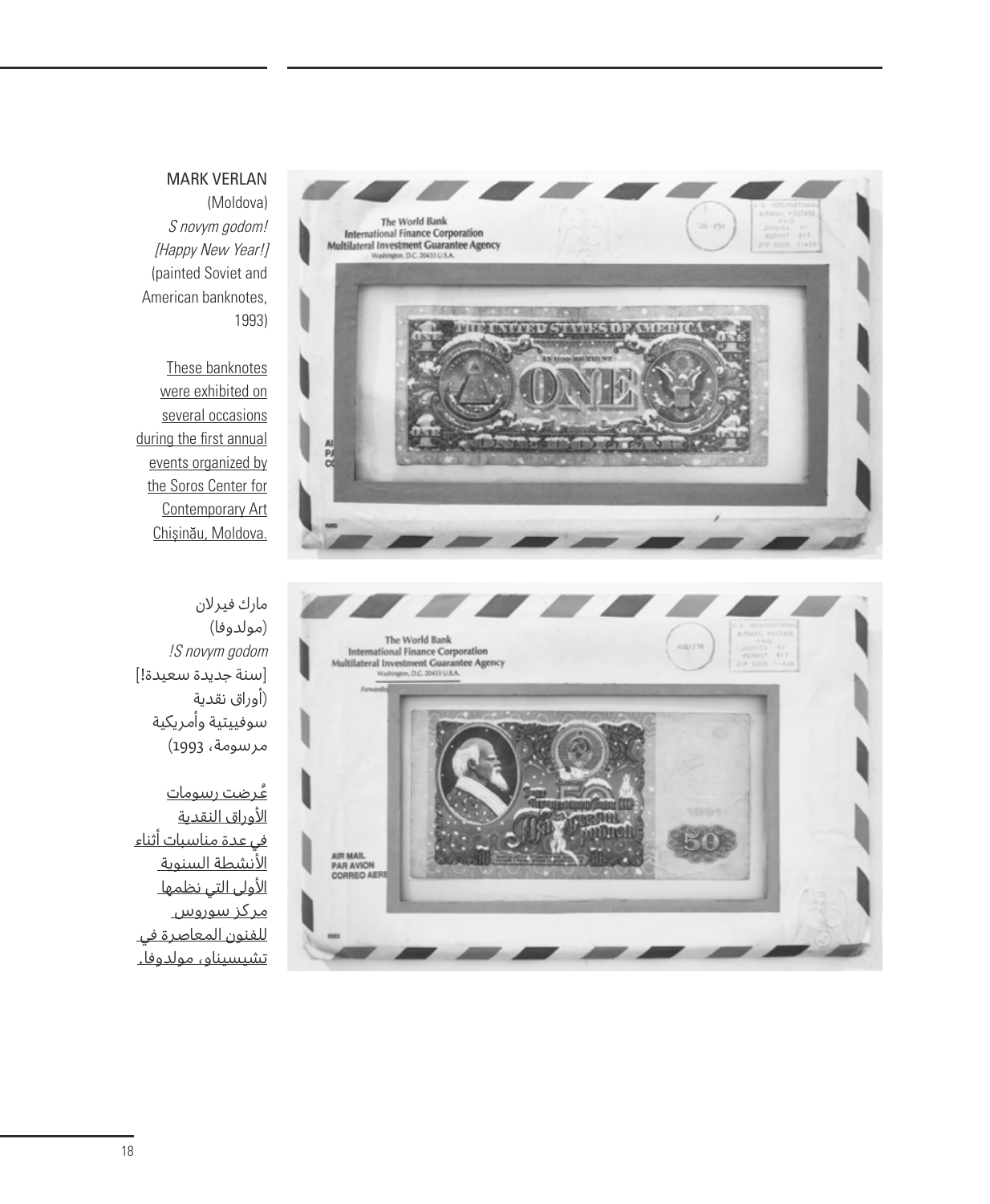

#### DELVE INSTITUTE

(Croatia), Neue Osteuropäische Kunst: the Eastern European **Retrocontemporary** (map concept by Ivana Bago, design by Rafaela Dražic, 2017)

Based on the work Retroavantgarde by Slovenian artist group IRWIN, members of the Neue Slowenische Kunst art movement, 1996.

#### معهد الديمومة والموقع والمتغيرات

(كرواتيا)، الفن المعاصر الستعادي لوروبا الشرقية )فكرة خريطة من إعداد إيفانا باجو، من تصميم رافائيل دراجيش، 2017)

<u>استنادا إلى العمل</u> الفني Retroavantgarde، من إعداد مجموعة أروين (IRWIN (لفناني .<br><u>سلوفينيا، أعضاء</u> الحركة الفنية Neue Slowenische .Kunst, 1996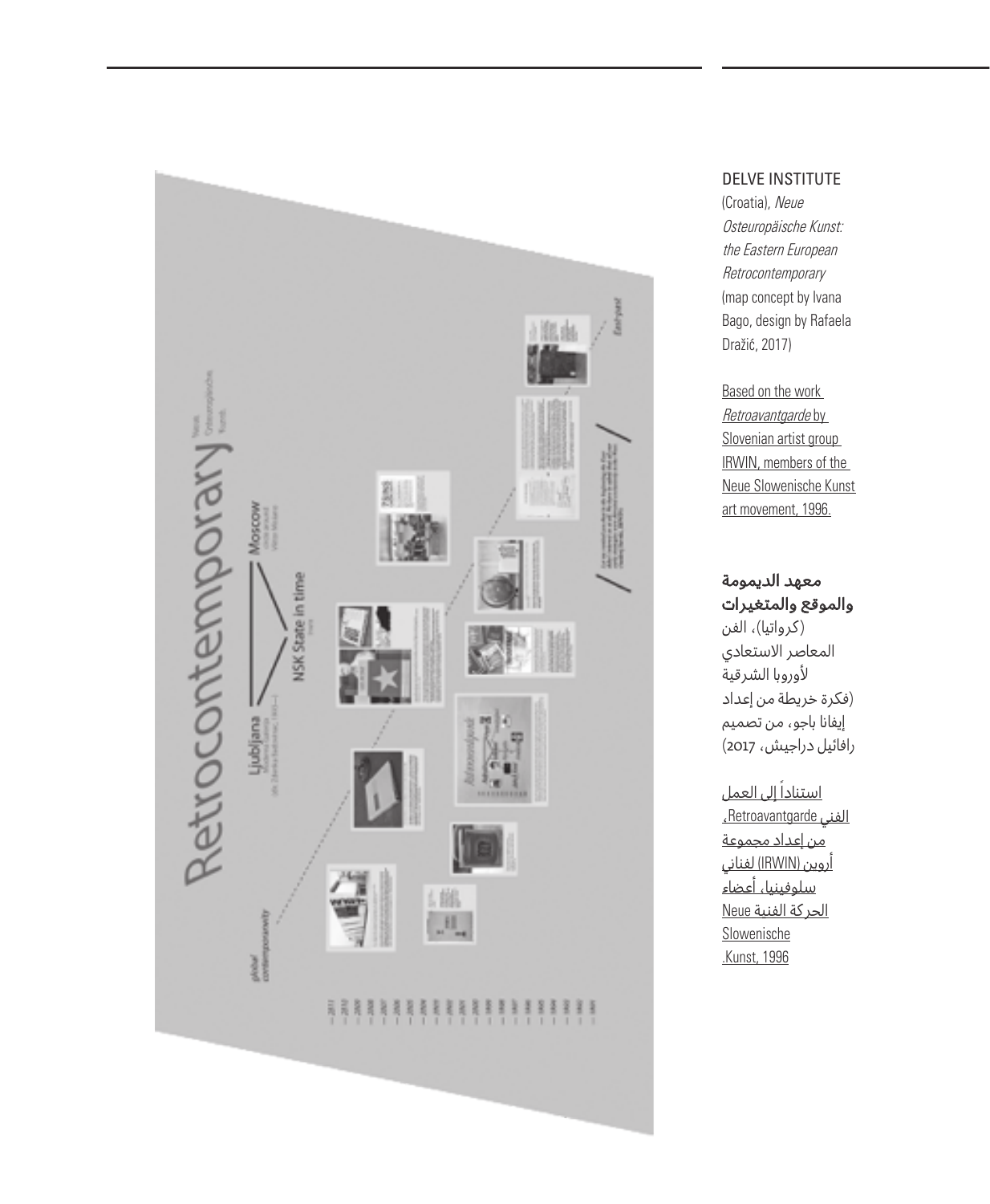#### WALID SADEK

(Lebanon) Nisfou Rajoulin Youbal'itou Fi Thiyabina Ayyouha Al-Sada [Gentlemen, Half-a-Man Wriggles in Our Clothes] (cardboard print, 1995)

Made for The First Sanayeh Plastic Arts Meeting organized by the Ashkal Alwan association in Beirut, Lebanon (1995).

وليد صادق )لبنان( نصف رجل يبلعط في .<br>ثيابنا أيها السادة (نُسخ على ورق مقوى، )1995

تم إعداد هذه العمال ر.<br>لاحت<u>ماع حديقة</u> الصنائع الول للفنون التشكيلية الذي .<br><u>نظمته الجمعية</u> اللبنانية للفنون التشكيلية 'أشكال ألوان' في بيروت، لبنان  $(1995)$ 

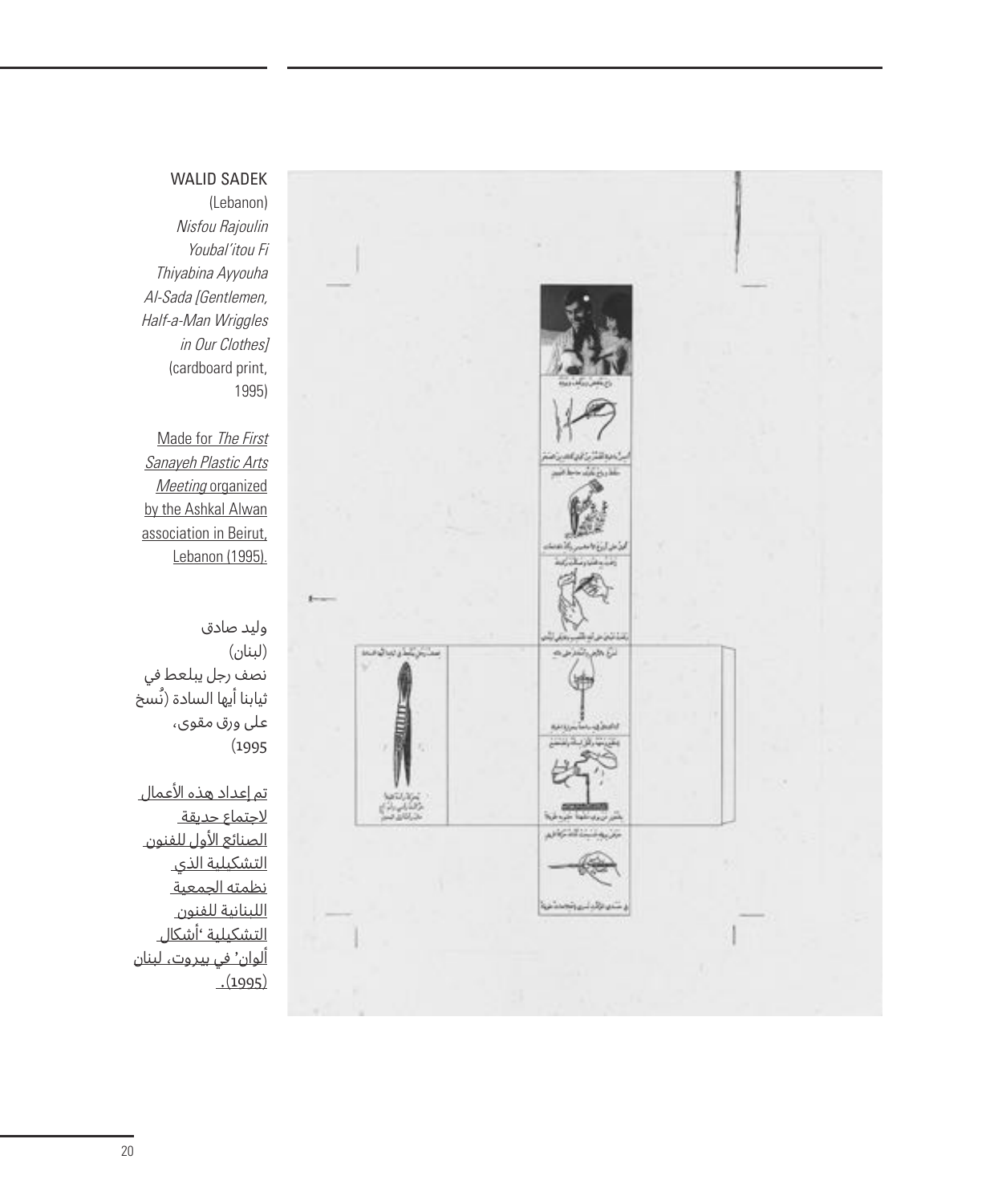### **CONTEMPORARY ARTISTIC** REVOLUTIONS: AN INSTITUTIONAL **PERSPECTIVE**

(Exhibition/Conference/Publication)

For Contemporary Artistic Revolutions we have invited critics, art historians and artists from Lebanon, Egypt, India, the United Kingdom, Hungary, Slovenia, Croatia, Bosnia and Herzegovina, Moldova and Armenia to produce a series of "case-studies," that were compiled into a publication.

لقد وجهنا دعوة لناقدين فنيين، ومؤرخي فن، وفنانين من لبنان، ومصر، والهند، وتركيا، والمملكة المتحدة، وهنغاريا، وسلوفينيا، وكرواتيا، والبوسنة والهرسك، ومولدوفا، وأرمينيا للمشاركة في فعاليات معرض 'الثورات الفنية المعاصرة'، وذلك لعداد سلسلة من "دراسات الحالت الفرادية". وقد تم جمعها في منشور واحد.

AUB Art Galleries, Beirut Lebmon. Exhibition opening February 28, 2017 Conference March 1-2, 2017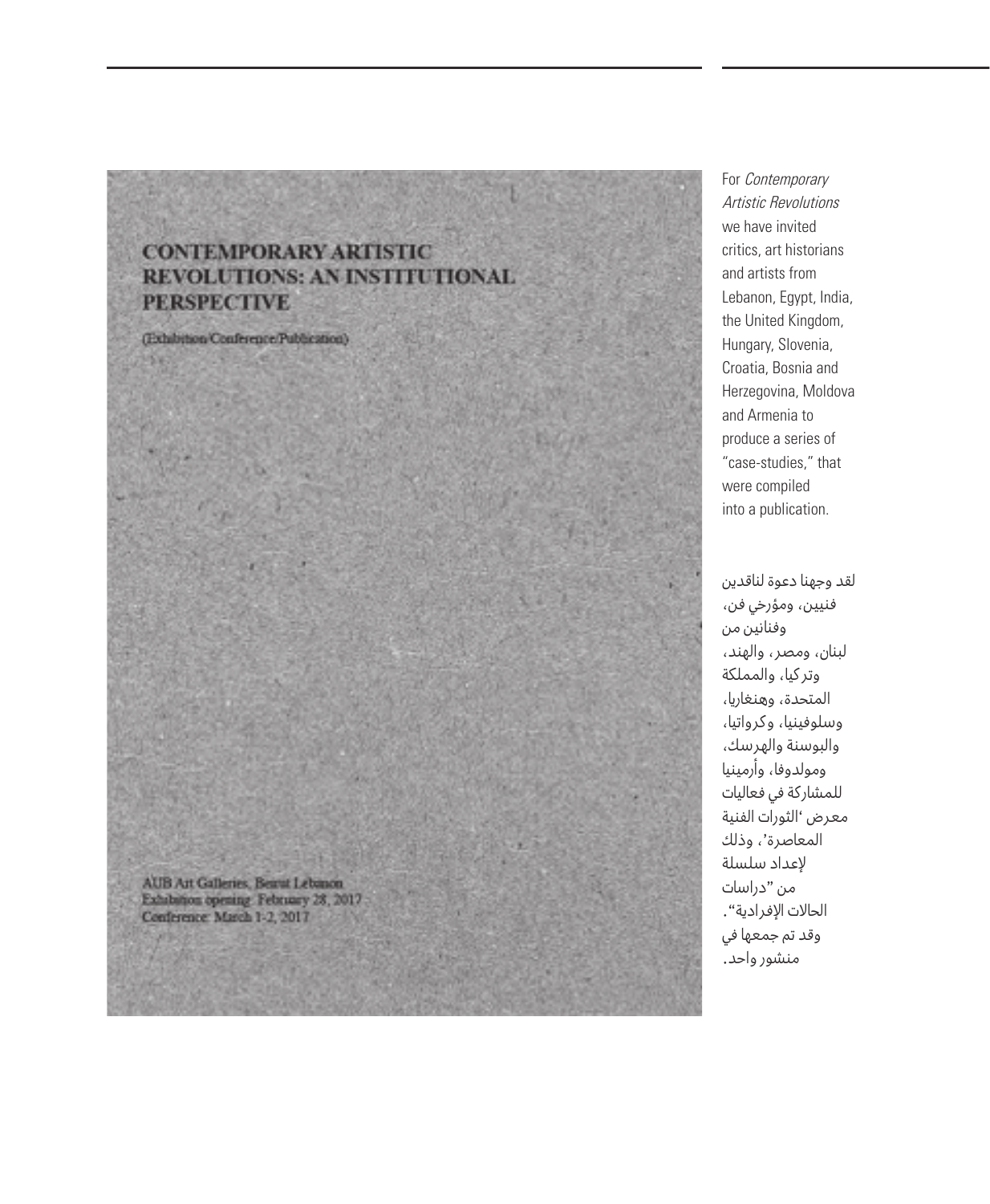# DIRECTOR AUB ART GALLERIES AND COLLECTIONS Rico Franses

AUB ART GALLERIES AND COLLECTIONS ART STEERING COMMITTEE 2016-1017 Hala Auji Lina Ghaibeh Daniele Genadry Ahmad El Gharbie Octavian Esanu Rico Franses Kirsten Scheid







The AUB Philippe Jabre Exhibition Fund